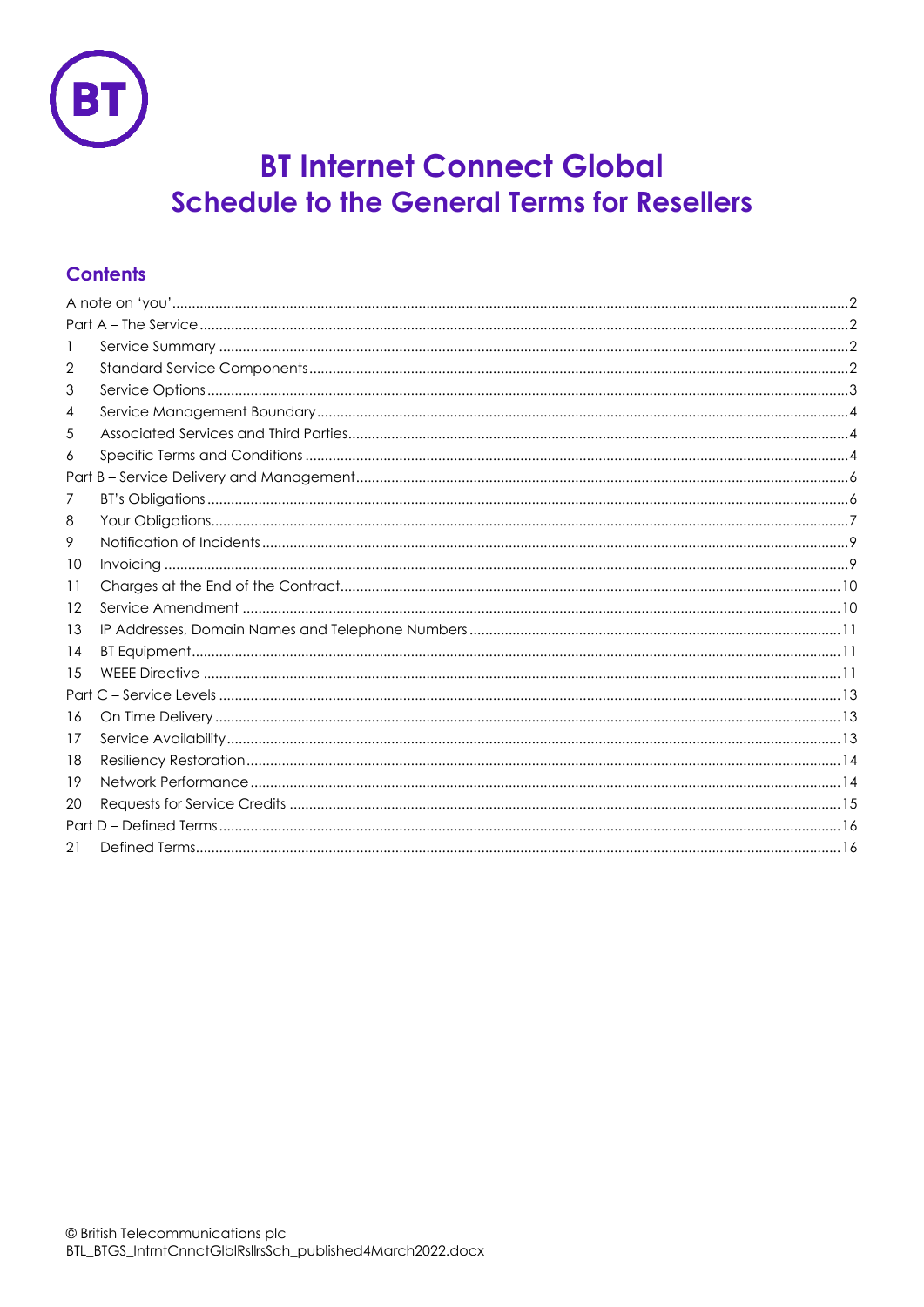

#### <span id="page-1-0"></span>**A note on 'you'**

'You' and 'your' mean the Reseller.

Phrases that refer to 'either of us', 'either one of us', 'each of us', 'both of us', 'one of us' or 'we both' mean one or both BT and the Reseller, whichever makes sense in the context of the sentence.

#### **Words defined in the General Terms for Resellers**

Words that are capitalised but have not been defined in this Schedule have the meanings given to them in the General Terms for Resellers.

# <span id="page-1-1"></span>**Part A – The Service**

#### <span id="page-1-2"></span>**1 Service Summary**

BT will provide you with a right to access and use the robust, reliable, high performance, managed global Internet access, comprising:

1.1 the Standard Service Component; and

1.2 any of the Service Options that are selected by you as set out in any applicable Order,

#### (the "**Internet Connect Global Service**").

1.3 The Service is designed to connect Sites to the Internet, from branch offices to data centres, and to facilitate applications such as e-mail, access to the Internet and intranet and/or extranet deployment.

#### <span id="page-1-3"></span>**2 Standard Service Components**

BT will provide you with all of the following standard service components in accordance with the details set out in any applicable Order:

### 2.1 **Access Line and Port**

- 2.1.1 BT or BT's agent will connect Site(s) to an Internet Point of Presence ("**PoP**") using the Access Line and type of Port set out in the Order.
- 2.1.2 The Access Line option(s) available at a Site will vary according to the location of the Site, but will include one or more of the following:
	- (a) Leased Line Access;
	- (b) Ethernet Access Line;
	- (c) your existing Access Line.
- 2.1.3 Port speeds available at an Internet PoP may vary.

#### 2.2 **IP Address Allocation and management**

- 2.2.1 BT will manage the IP Addresses used with the Internet Connect Global Service.
- 2.2.2 You will specify in the Order whether you:
	- (a) will use your existing IP Addresses with the Internet Connect Global Service; or
	- (b) require IP Addresses to be allocated by BT.

#### 2.3 **Static or Dynamic Routing**

- 2.3.1 You will specify in the Order whether communication from your or your Customers' network to the Internet will be static or dynamic (using BGP routing).
- 2.3.2 If you specify dynamic BGP routing with the Internet Connect Global Service, the Internet Connect Global Service will require the use of an Autonomous System Number ("**ASN**") to be used with it and you will specify in the Order whether you will use:
	- (a) your existing Public or Private ASN; or
	- (b) a Private ASN assigned by BT.

#### 2.4 **Domain Name System ("DNS") Service**

BT will:

- 2.4.1 provide a caching DNS server to hold a number of frequently used DNS entries used by you and your Customers, to enable faster resolving of host names and IP Addresses.
- 2.4.2 configure BT's servers to enable Reverse DNS resolution for you and your Customers, if your IP Addresses are allocated by BT as part of the Internet Connect Global Service.

#### <span id="page-1-4"></span>2.5 **Performance Reports**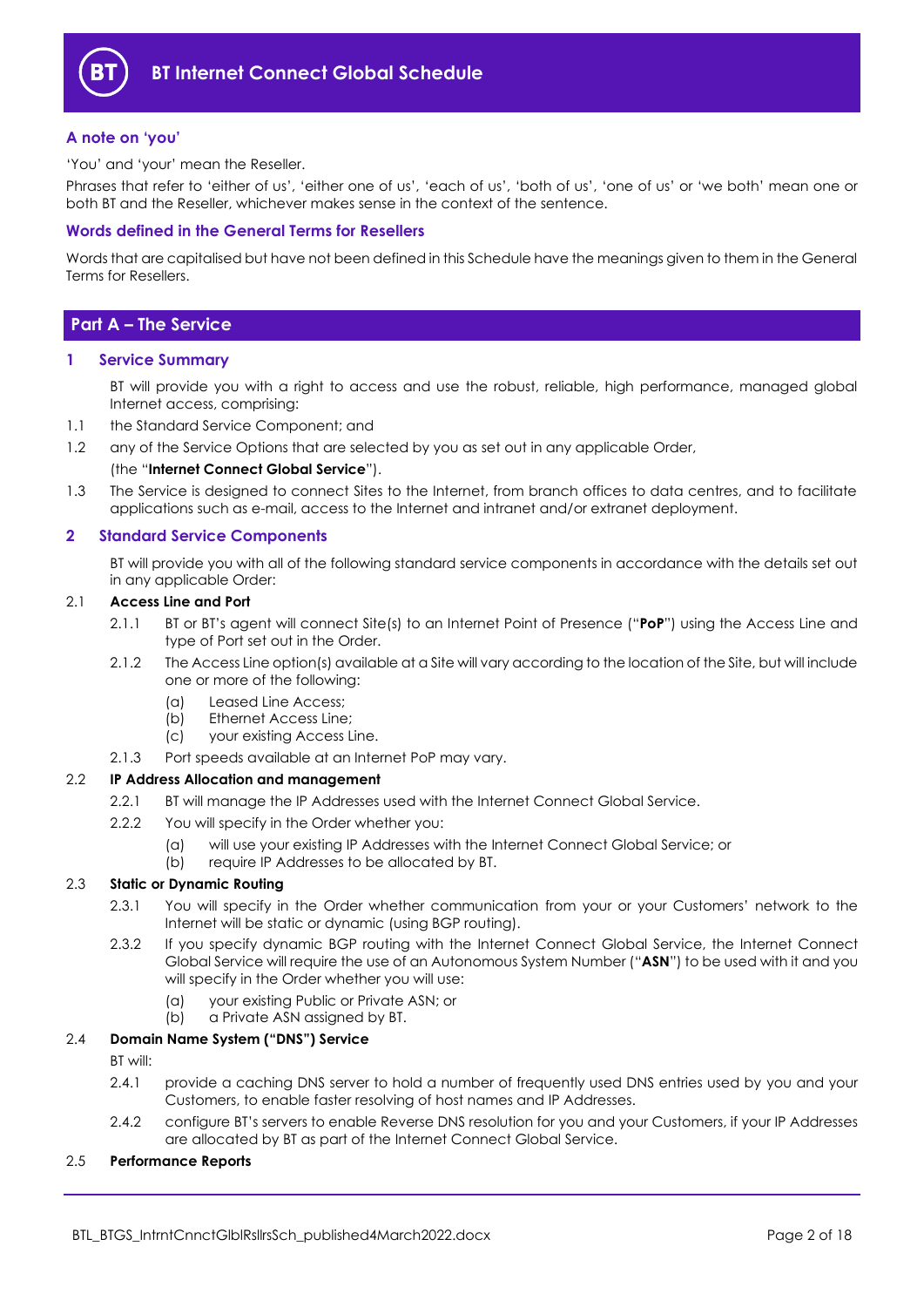

- <span id="page-2-2"></span>2.5.1 BT will make reports available identifying the performance of the BT Network between PoPs selected by BT. The performance parameters that can be viewed by you include the following:
	- (a) core network performance (including Port utilisation, Round Trip Delay, packet drops or discards);
	- (b) your Port performance (including Port utilisation, throughput, packet drop or discard, packet errors for average and peak values, inbound and outbound),

("**Internet Access Network Performance Reports**"). This service might not be available in certain locations.

2.5.2 The Internet Access Network Performance Reports are available via a web portal which can be accessed via the online global portal using the following website address:

[https://www.globalservices.bt.com/uk/en/my\\_account](https://www.globalservices.bt.com/uk/en/my_account)

2.5.3 BT will update the information contained in the Internet Access Network Performance Reports periodically.

#### <span id="page-2-0"></span>**3 Service Options**

BT will provide you, for your own use and for you to resell to your Customers with any of the following Service Options that are selected by you as set out in any applicable Order ("**Service Options**") and in accordance with the details set out in that Order:

#### 3.1 **Additional Domain Name System ("DNS") Service**

- 3.1.1 BT will host you or your Customers' registered Domain Name as primary and/or secondary as set out below if you select one of the following as an Internet Connect Global Service option:
	- (a) secondary DNS: BT will host your or your Customers' registered Domain Name on BT's server(s).
	- (b) both primary DNS and secondary DNS: BT will host your or your Customers' primary DNS and secondary DNS server(s) on two geographic locations to maximise resilience of the DNS Service.

#### <span id="page-2-1"></span>3.2 **Access Line Resilience**

3.2.1 BT will provide a second Access Line to improve the availability of Internet connectivity at a Site(s), the following options are available:

#### (a) **Secure:**

- (i) BT will provide two separate Access Lines to a Site. BT will connect the two Access Lines to the same PoP.
- (ii) The primary and secondary Access Lines will be either Leased Line or Ethernet Access Line.

#### (b) **Secure+**

- (i) BT will provide two separate Access Lines to a Site. BT will connect the two Access Lines to separate PoPs.
- (ii) The primary and secondary Access Lines will be either Leased Line or Ethernet Access Line.
- 3.2.2 Not all Internet Connect Global Service options are available at all Sites.
- 3.2.3 The following configuration options are available for the Access Lines:
	- (a) Failover BT or BT's agent will configure the secondary Access Line as a backup to the primary Access Line, if the Primary Access Line fails traffic will route via the Secondary Access Line; or
	- (b) Load balancing BT or BT's agent will configure the secondary Access Line for dual running with the primary Access Line. If one Access Line fails, subject to sufficient capacity being available on the other, traffic can flow over the other.
	- (c) For both (a) and (b) above, it is recommended the Port speed for each Access Line are equal.

#### 3.3 **Managed Routers**: (only if BT delivers Access line as part of the Internet Connect Global Service)

- 3.3.1 BT will:
	- (a) deliver and install the Managed Router(s) at the Site; and
	- (b) conduct acceptance testing of the Managed Router(s) up to layer three of the Open Systems Interconnection reference model and commission it into the Internet Connect Global Service;
- 3.3.2 A number of maintenance service options are available for Managed Routers. These options vary from country to country and must be selected for each Site and specified in the Order.

## 3.4 **Customer Equipment (Customer Managed Routers)**

- 3.4.1 If you do not order a Managed Router with the Internet Connect Global Service, depending on the location of the Internet Connect Global Service, you will receive a LAN port from NTE equipment to your or your Customers' network or equipment:
	- (a) as port based service; or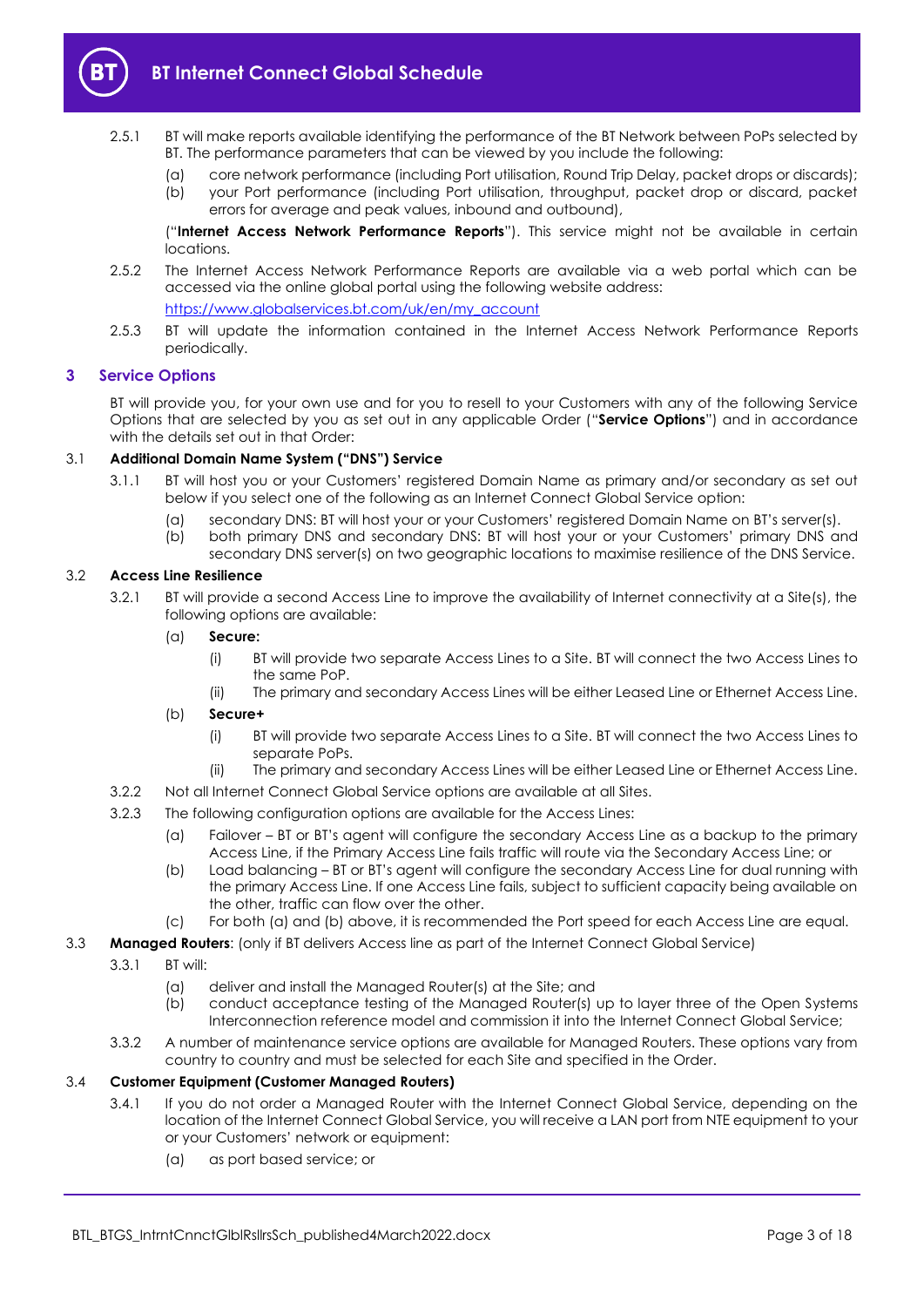

(b) a VLAN aware service (BT will provide a VLAN ID as part of the Internet Connect Global Service Delivery. You will need to support/manage the VLAN tagging on your Customers' own managed router at this point). Your Customers will not be able to see VLAN management if BT is delivering the Service using Managed Router.

#### <span id="page-3-3"></span>3.5 **Burstable Bandwidth**

- 3.5.1 If you order Burstable Bandwidth as part of the Service, BT will provide a Port and Access Line to enable a higher speed than your sustained bandwidth requirement. This option is not available in all locations.
- 3.5.2 The monthly Port charge for Burstable Bandwidth will be calculated by determining sustained bandwidth for each Port. The calculation of sustained bandwidth will be based on the industry standard 95th percentile of sustained utilisation, where the highest 5% of traffic will be excluded and the billing will be based on the next value measured.
- 3.5.3 Reports will be made available through the online portal in accordance with Paragraph [2.5.](#page-1-4)

#### <span id="page-3-4"></span>3.6 **Multi-Service Access**

- 3.6.1 Multi-Service Access is an option that provides both Internet Connect Global and BT's MPLS based data VPN service known as IP Connect Global ("**IP Connect Global**") over the same Access Line, CPE and Port ("**Multi-Service Access**").
- 3.6.2 Subject to BT's confirmation in writing, BT may, in its absolute discretion, provide the Multi-Service Access option to you.
- 3.6.3 All use of the Internet Connect Global service as part of Multi-Service Access is subject to the terms of the IP Connect Global Schedule to the General Terms, which can be found at <https://www.globalservices.bt.com/en/terms-and-conditions> or any other address that BT notifies you of.
- 3.6.4 Internet Connect Global, as part of the Multi-Service Access option, is only available at Sites in countries in which BT provides the Internet Connect Global service.
- 3.6.5 You or your Customers are responsible for the provision and operation of a firewall to implement your or your Customers' security policies and requirements in relation to the Internet Connect Global service provided through Multi-Service Access. Alternatively, you or your Customers may choose to order a zone-based firewall or cloud based security configuration within the CPE.
- 3.6.6 The On-Time Delivery Service Level does not apply to the Internet Connect Global service provided as part of the Multi-Service Access feature of the IP Connect Global service.
- 3.6.7 The Availability Service Level does not apply to the Internet Connect Global service provided as part of the Multi-Service Access feature of the IP Connect Global service.
- 3.6.8 The Burstable Bandwidth Service Option is not available with the Multi-Service Access feature.

#### <span id="page-3-0"></span>**4 Service Management Boundary**

- <span id="page-3-5"></span>4.1 BT will provide and manage the Internet Connect Global Service as set out in Parts B and C of this Schedule and as set out in the Order up to:
	- 4.1.1 For Internet Connect Global Service with Managed Routers, the LAN interface on the Managed Router. This includes provision, maintenance and management of all elements up to the Service Management Boundary; and
	- 4.1.2 For Internet Connect Global Service without Managed Routers, the NTU of the Access Line. This includes provision, maintenance and management of all elements up to the Service Management Boundary.

#### ("**Service Management Boundary**").

- 4.2 Your or your Customers' existing Access Line falls outside of the Service Management Boundary.
- 4.3 BT will have no responsibility for the Internet Connect Global Service outside the Service Management Boundary.
- 4.4 BT does not make any representations, whether express or implied, about whether the Internet Connect Global Service will operate in combination with any Customer Equipment or other equipment and software.

#### <span id="page-3-1"></span>**5 Associated Services and Third Parties**

- 5.1 If BT provides you with any service(s) other than the Internet Connect Global Service, this Schedule will not apply to those service(s) and those service(s) will be governed by their separate terms and conditions.
- 5.2 BT will not be liable for failure to or delay in supplying the Internet Connect Global Service if another supplier delays or refuses the supply of an electronic communications service to BT and no alternative service is available at reasonable cost.

#### <span id="page-3-2"></span>**6 Specific Terms and Conditions**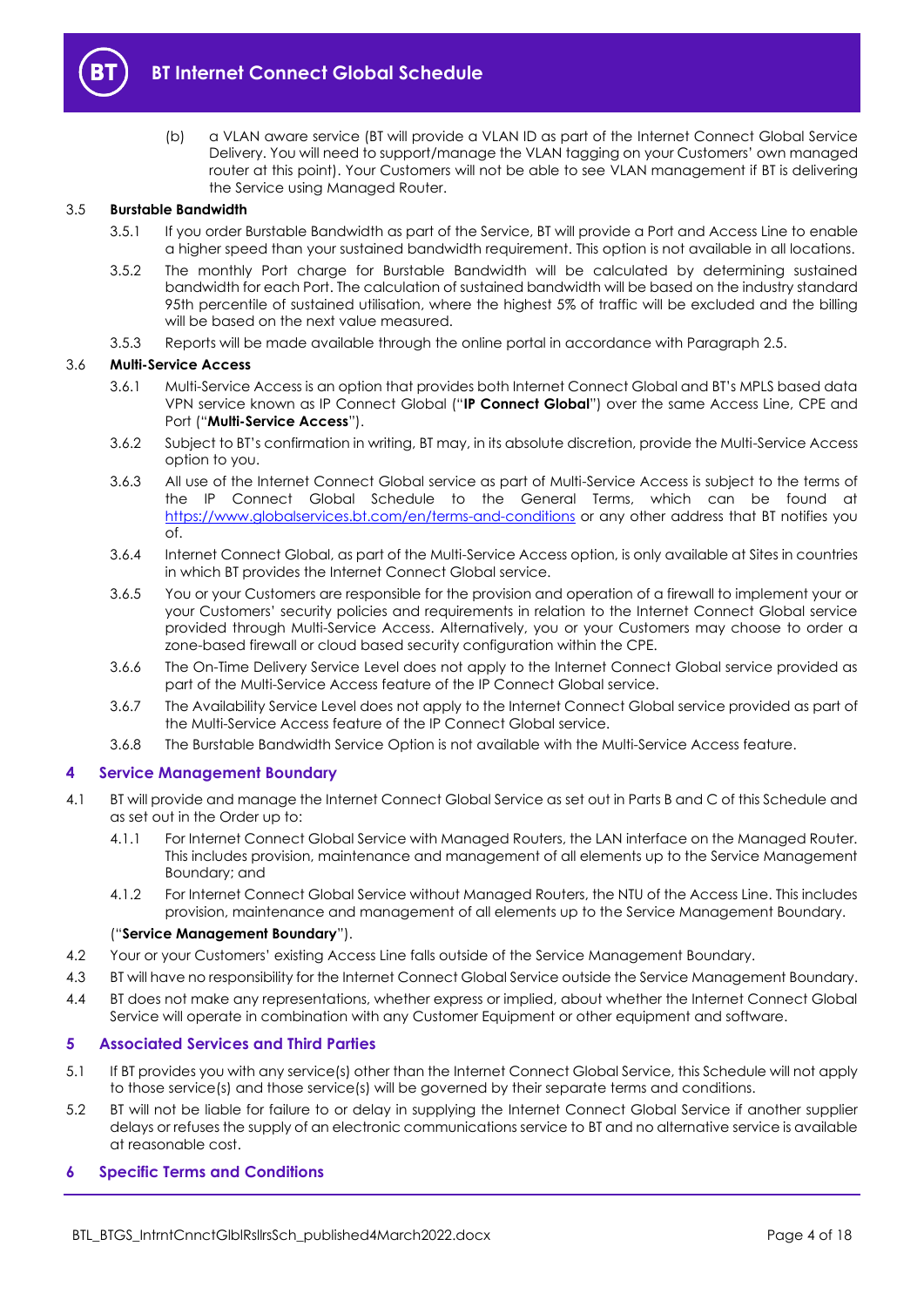

#### 6.1 **Minimum Period of Service and Renewal Periods**

- 6.1.1 Unless one of us gives Notice to the other of an intention to terminate the Internet Connect Global Service at least 90 days' before the end of the Minimum Period of Service or a Renewal Period ("**Notice of Non-Renewal**"), at the end of the Minimum Period of Service or any subsequent Renewal Period, the Service will automatically extend for the Renewal Period, and both of us will continue to perform each of our obligations in accordance with the Contract.
- 6.1.2 In the event that one of us gives at least 90 days' written Notice to the other of an intention to terminate the Internet Connect Global Service at the end of the Minimum Period of Service or any subsequent Renewal Period, BT will cease delivering the Internet Connect Global Service at 23.59 on the last day of the Minimum Period of Service or subsequent Renewal Period.
- 6.1.3 BT may propose changes to this Schedule by giving you Notice at least 90 days prior to the end of the Minimum Period of Service and each Renewal Period ("**Notice to Amend**").
- <span id="page-4-0"></span>6.1.4 Within 14 days of any Notice to Amend, you will provide BT Notice of your intention to:
	- (a) agree to the changes BT proposed, in which case those changes will apply from the beginning of the following Renewal Period;
	- (b) request revisions to the changes BT proposed, in which case both of us will enter into good faith negotiations for the remainder of that Minimum Period of Service or Renewal Period, as applicable, and, if agreement is reached, the agreed changes will apply from the beginning of the following Renewal Period; or
	- (c) give a Notice of Non-Renewal.
- 6.1.5 If both of us have not reached agreement in accordance with Paragraph [6.1.4\(b\)](#page-4-0) by the end of the Minimum Period of Service or the Renewal Period, as applicable, the existing terms of this Schedule will apply from the beginning of the following Renewal Period unless either of us elects to give a Notice of Non-Renewal.

#### 6.2 **Access to Emergency Services**

6.2.1 You acknowledge and agree that the Internet Connect Global Service does not provide the ability for Users to call the emergency services by dialling "**999**" or "**112**", nor does it provide caller location information.

#### <span id="page-4-1"></span>6.3 **Provider Independent Resources**

- 6.3.1 BT is required by Réseaux IP Européens ("**RIPE**") to include the following conditions where you take Provider Independent Resource(s) ("**PIR**") with the Internet Connect Global Service:
	- (a) BT is responsible for liaising with you and you will respond to BT's requests in order to keep registration records up-to-date;
	- (b) You will provide up-to-date registration data to BT and you acknowledge and agree that some or all of this registration data will be published in the RIPE WHOIS database; and
	- (c) You acknowledge and agree that:
		- (i) none of the PIR may be sub-assigned to a third party;
		- (ii) registration fees will be paid by you to BT for the PIR;
		- (iii) the PIR will return by default to the RIPE Network Coordinating Centre if you cannot be contacted and/or any registration fees are not paid to BT;
		- (iv) the use of PIR is subject to RIPE policies as published on the RIPE web site and which may be amended from time to time; and
		- (v) violation of RIPE policies is a material breach of the Contract and the PIR will return by default to the RIPE Network Coordinating Centre.

## 6.4 **End Customer Size**

6.4.1 The Internet Connect Global Service will only be provided to large business Customers.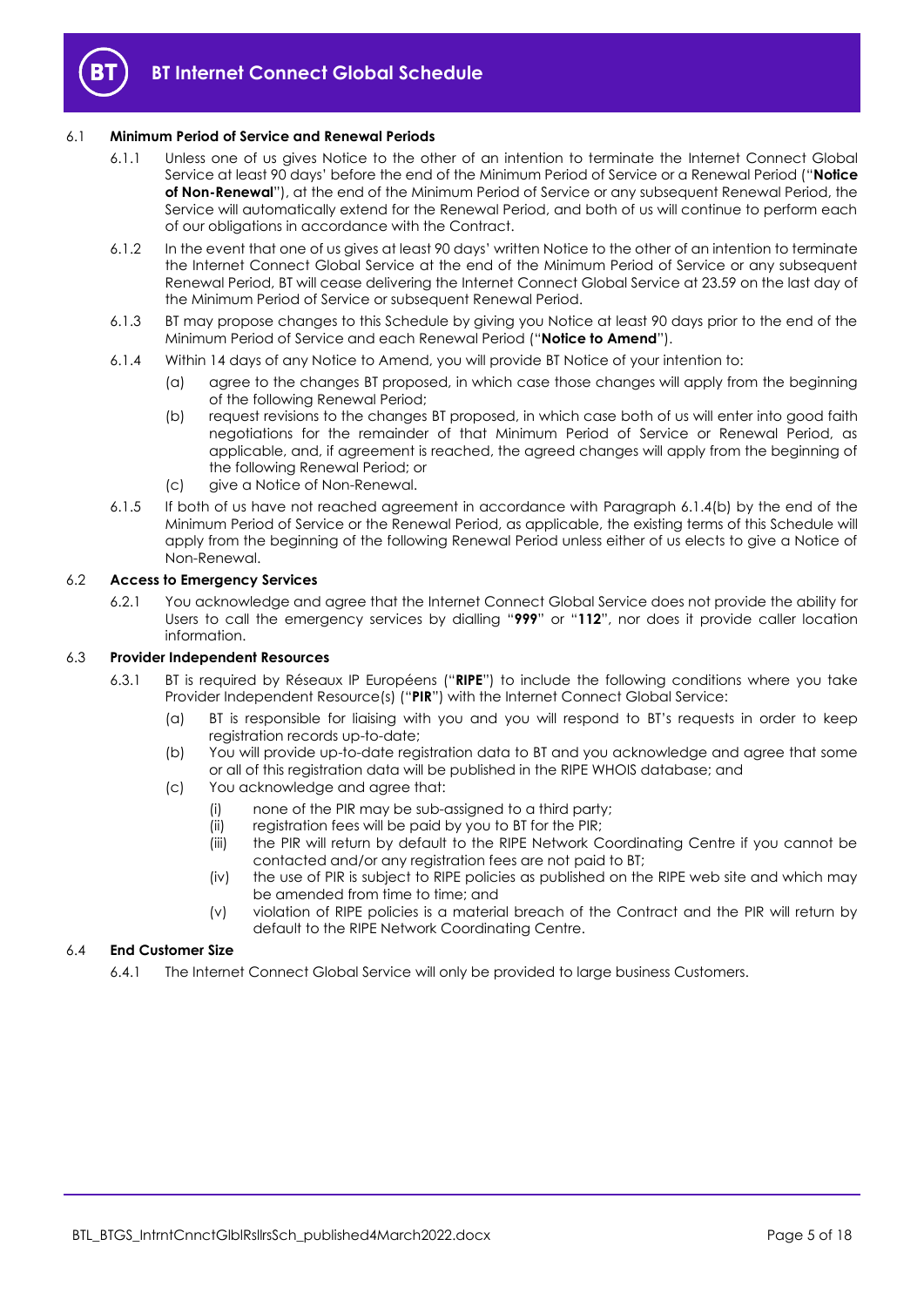

# <span id="page-5-0"></span>**Part B – Service Delivery and Management**

## <span id="page-5-1"></span>**7 BT's Obligations**

## 7.1 **Service Delivery**

Before the Service Start Date and, where applicable, throughout the provision of the Internet Connect Global Service, BT:

- <span id="page-5-9"></span>7.1.1 will provide you with contact details for the helpdesk that you will be able to contact to submit service requests, report Incidents and ask questions about the Internet Connect Global Service ("**Service Centre**");
- 7.1.2 will comply with all reasonable health and safety rules and regulations and reasonable security requirements that apply at a Site and are notified to BT in writing. BT will not be liable if, as a result of any such compliance, BT is in breach of any of BT's obligations under this Contract;
- 7.1.3 will, where applicable, arrange for any surveys to be conducted to confirm the availability of a suitable Access Line to the Sites, and if the surveys identify that additional engineering work is required in order to provide a suitable Access Line to the Sites, BT may provide a new quote to you, detailing the additional Charges you will need to pay for the engineering work to be completed;
	- (a) if you accept the new quote, will cancel the existing Order to the affected Sites and will generate a new Order for the affected Sites and will arrange for the additional engineering works to be carried out; or
	- (b) if you do not accept the new quote, will cancel your existing Order for the provision of Internet Connect Global Service to the affected Sites and BT will have no obligation to provide the Internet Connect Global Service.
- <span id="page-5-4"></span>7.1.4 will provide you with a date on which delivery of the Internet Connect Global Service (or each part of the Internet Connect Global Service, including to each Site) is due to start ("**Customer Committed Date**") and will use commercially reasonable endeavours to meet any Customer Committed Date.

#### <span id="page-5-5"></span><span id="page-5-2"></span>7.2 **Commissioning of the Service**

Before the Service Start Date, BT will:

- 7.2.1 configure the Internet Connect Global Service;
- 7.2.2 conduct a series of standard tests on the Internet Connect Global Service to ensure that it is configured correctly;
- <span id="page-5-3"></span>7.2.3 on the date that BT has completed the activities in this Paragraph [7.2,](#page-5-2) confirm to you the Service Start Date or, if applicable, confirm to you that the Internet Connect Global Service is available for performance of any Acceptance Tests as set out in Paragraph [8.2.](#page-6-1)

# <span id="page-5-6"></span>7.3 **During Operation**

On and from the Service Start Date, BT:

- 7.3.1 will respond and use reasonable endeavours to remedy an Incident without undue delay and in accordance with the Service Levels in Part C of the Contract if BT detects or if you report an Incident on the BT Network;
- <span id="page-5-7"></span>7.3.2 will work with the relevant supplier to restore Internet Connect Global Service as soon as practicable during Local Contracted Business Hours if BT detects, or if you report an Incident on the Access Line;
- 7.3.3 will maintain a web portal and server to provide you with online access to performance reports;
- 7.3.4 may carry out Maintenance from time to time and will endeavour to inform you:
	- (a) at least five Business Days before any Planned Maintenance on the BT Network and/or BT Equipment, however you agree that BT may inform you with less notice than normal where emergency Maintenance is required; or
	- (b) without undue delay for scheduled Access Line maintenance by a supplier;
- 7.3.5 may, in the event of a security breach affecting the Internet Connect Global Service, require you to change any or all of your passwords and communicate this requirement to your Customers.
- 7.3.6 may assist with traffic migration subject to an additional Charge.

#### <span id="page-5-8"></span>7.4 **The End of the Service**

- 7.4.1 On notification of termination of the Internet Connect Global Service by either one of us, or notification of expiry, BT will:
	- (a) once you have provided a Customer Required by Date in accordance with Paragraph [8.4.1](#page-8-2) below, provide you with a date on which termination of the Service (or each part of the Service, including to each Site) is due to take place ("**BT Adjusted Customer Required by Date**") and will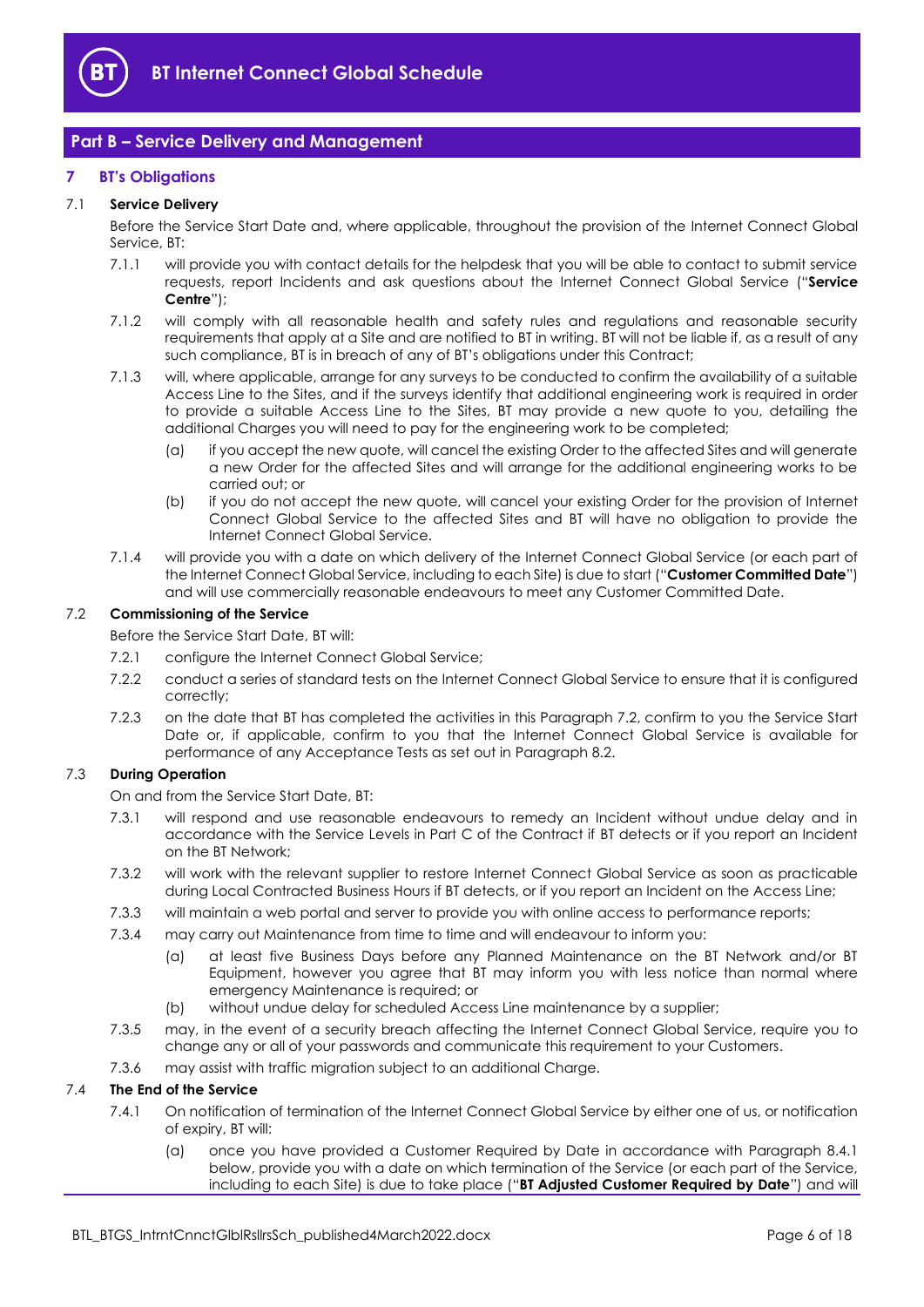use BT's commercially reasonable endeavours to meet any BT Adjusted Customer Required by Date;

- (b) inform you if it is necessary for you to provide any input(s) on top of your contracted obligations to be able to terminate the Internet Connect Global Service(s); and
- (c) inform you if the request to amend or change a Customer Required by Date has been accepted by all of BT's suppliers (where relevant).
- 7.4.2 On termination of the Internet Connect Global Service by either one of us, or expiry, BT:
	- (a) will provide configuration information relating to the Service provided at the Sites in a format that BT reasonably specifies; and
	- (b) have the right to disconnect and remove any BT Equipment located at the Sites.

#### <span id="page-6-0"></span>**8 Your Obligations**

#### 8.1 **Service Delivery**

Before the Service Start Date and, where applicable, throughout the provision of the Internet Connect Global Service by BT, you will, and where applicable you will ensure that your Customer will:

- <span id="page-6-2"></span>8.1.1 provide BT with the names and contact details of any individuals authorised to act on your behalf for Internet Connect Global Service management matters ("**Reseller Contact**"), but BT may also accept instructions from a person who BT reasonably believes is acting with your authority;
- 8.1.2 provide BT with any information reasonably required without undue delay;
- 8.1.3 agree to only resell the Internet Connect Global Service(s) to large business Customers;
- 8.1.4 provide BT with access to you or your Customers' Site(s) during Business Hours, or as otherwise agreed, to enable BT to set up, deliver and manage the Internet Connect Global Service;
- 8.1.5 complete any preparation activities that BT may request to enable you and your Customers to receive the Internet Connect Global Service promptly and in accordance with any reasonable timescales;
- 8.1.6 ensure that your and your Customers' existing Access Line is installed and working before placing an Order for the Internet Connect Global Service. If it is not, you agree to pay all Charges from the Service Start Date. You also agree to pay all BT's costs (including applicable Charges) if the Internet Connect Global Service is delivered and it is later found that the you or your Customers have not provided the Access Line;
- 8.1.7 notify BT in writing of any health and safety rules and regulations and security requirements that apply at a Site;
- 8.1.8 in jurisdictions where an employer is legally required to make such disclosure to its employees and/or Users:
	- (a) inform your and your Customers' employees and Users that as part of the Internet Connect Global Service being delivered by BT, BT may monitor and report to you the use of any targeted applications by your or your Customers' employees and/or Users; and
	- (b) ensure that your and your Customers' employees and Users have consented or will be deemed to have consented to such monitoring and reporting (if such consent is legally required), agree that BT will not be liable for any failure by you to comply with this instruction and indemnify BT from and against any Claims or action brought by your and your Customers' employees or Users against BT arising out of the delivery of Internet Connect Global Service by BT.
- 8.1.9 ensure that the LAN protocols and applications you or your Customers use will be compatible with the Internet Connect Global Service.
- 8.1.10 if you or your Customers have a connection to another Internet supplier's network, you or your Customers will use BGP with a unique Autonomous System Number for your or your Customers' network;
- 8.1.11 if you or your Customers are moving to the Internet Connect Global Service from another ISP, notify the Internet Registration Authority of the change to your or your Customers' existing Domain Name(s);
- 8.1.12 if you or your Customers are using the Internet Connect Global Service with Managed Routers, be responsible for the cable which connects to the Customer Equipment;
- 8.1.13 if you or your Customers are using the Internet Connect Global Service without Managed Routers, be responsible for the cable which connects the NTU to the Customer Equipment;
- 8.1.14 if you select Access Line Resilience, ensure that any Router provided for use with the resilient Access Line is connected to the same segment on your or your Customers' LAN as the Router for the primary Access Line;

#### <span id="page-6-1"></span>8.2 **Acceptance Tests**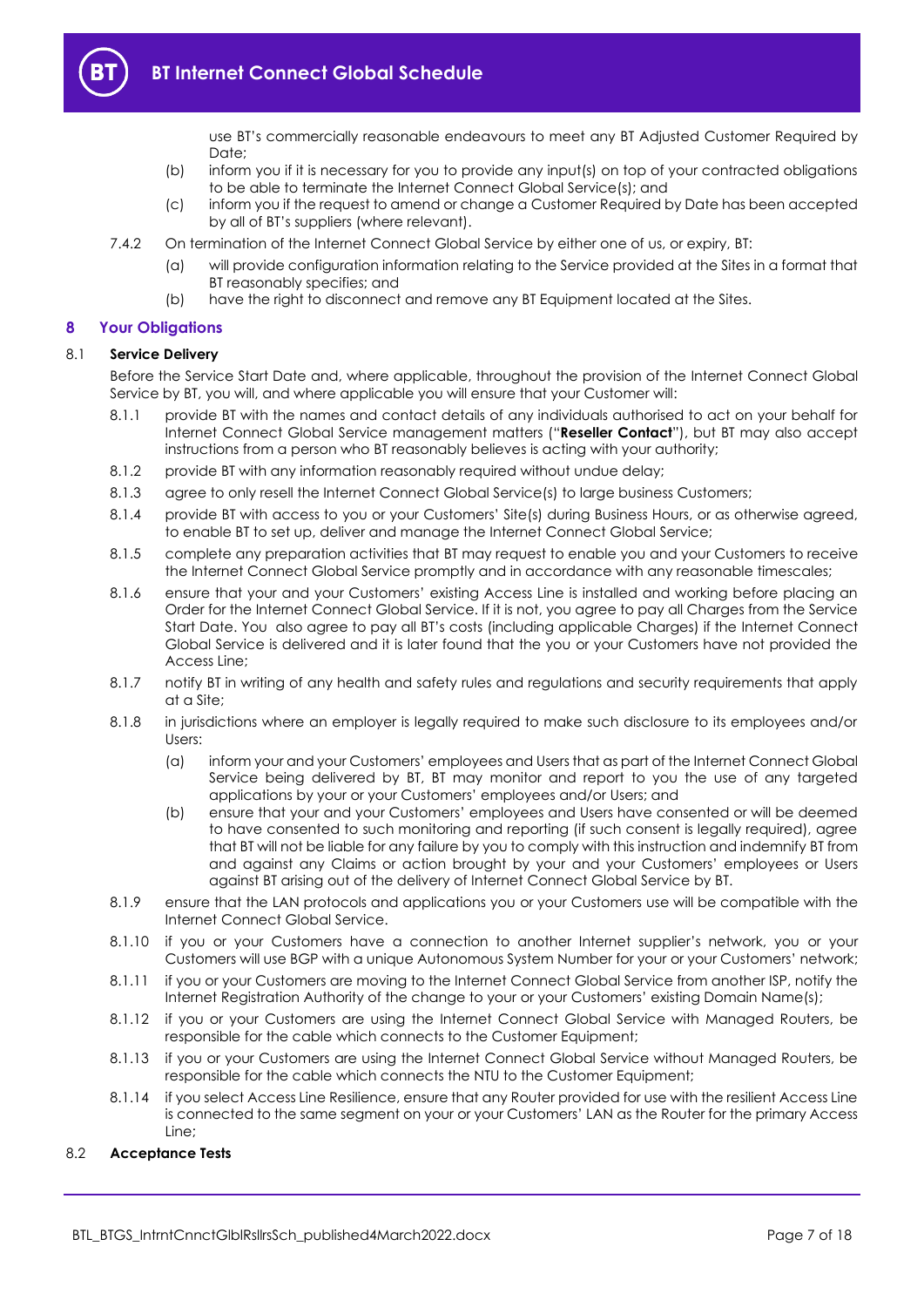

- <span id="page-7-1"></span>8.2.1 After receiving Notice from BT under Paragraph [7.2.3,](#page-5-3) you will promptly carry out the Acceptance Tests for the Internet Connect Global Service. The Internet Connect Global Service will be deemed to have been accepted if you have not:
	- (a) carried out the Acceptance Tests and confirmed acceptance in writing; or
	- (b) notified BT in writing that the Internet Connect Global Service has not passed the Acceptance Tests,

within five Business Days following notification under Paragraph [7.2.3.](#page-5-3)

- 8.2.2 Subject to Paragraph [8.2.3,](#page-7-0) the Service Start Date will be the earlier of the following:
	- (a) the date that you confirm acceptance of the Internet Connect Global Service in writing under Paragraph [8.2.1\(a\);](#page-7-1) or
	- (b) the date following the fifth Business Day following notification under Paragraph [7.2.3.](#page-5-3)
- <span id="page-7-0"></span>8.2.3 In the event that the Acceptance Tests are not passed, BT will remedy the non-conformance without undue delay and notify you that BT has remedied the non-conformance, and inform you of the Service Start Date.

## 8.3 **Service Operation**

On and from the Service Start Date, you will, and where applicable, ensure that your Customers will:

- 8.3.1 report Incidents to the Reseller Contact and not to the Service Centre;
- 8.3.2 ensure that the Reseller Contact will take Incident reports from Users and pass these to the Service Centre using the reporting procedures agreed between both of us, and will be available for all subsequent Incident management communications;
- 8.3.3 monitor and maintain any Customer Equipment connected to the Internet Connect Global Service or used in connection with a Internet Connect Global Service;
- 8.3.4 ensure that any Customer Equipment that is connected to the Internet Connect Global Service or that you or yourCustomers use, directly or indirectly, in relation to the Internet Connect Global Service is:
	- (a) connected using the applicable BT Network termination point, unless you have BT's permission to connect by another means and used in accordance with any instructions, standards and safety and security procedures applicable to the use of that Customer Equipment; and
	- (b) adequately protected against viruses and other breaches of security;
	- (c) technically compatible with the Internet Connect Global Service and will not harm or damage BT Equipment, the BT Network, or any of BT's supplier's or subcontractor's network or equipment; and
	- (d) approved and used in accordance with relevant instructions and Applicable Law;
- 8.3.5 immediately disconnect any Customer Equipment, or advise BT to do so at your expense, if Customer Equipment does not meet any relevant instructions, standards or Applicable Law;
- 8.3.6 connect equipment to the Internet Connect Global Service only by using the NTE at the Sites;
- 8.3.7 where applicable, distribute, manage and maintain access profiles, passwords and other systems administration information relating to the control of Users' access to the Internet Connect Global Service;
- 8.3.8 where applicable, maintain a list of current Users and immediately terminate access for any person who ceases to be an authorised User.
- 8.3.9 where applicable, ensure the security and proper use of all valid User access profiles, passwords and other systems administration information used in connection with the Internet Connect Global Service and:
	- (a) inform BT immediately if a user ID or password has, or is likely to, become known to an unauthorised person, or is being or may be used in an unauthorised way;
	- (b) take all reasonable steps to prevent unauthorised access to the Internet Connect Global Service; and
	- (c) satisfy BT's security checks if a password is lost or forgotten.
- 8.3.10 where applicable, if BT requests you to do so in order to ensure the security or integrity of the Internet Connect Global Service, change any or all passwords and/or other systems administration information used in connection with the InternetConnect Global Service;
- 8.3.11 comply with the provisions of any Software licences provided with or as part of the Internet Connect Global Service; and
- 8.3.12 if you order only the 'secondary DNS' option set out in Paragraph [3.1.1\(a\),](#page-2-1) ensure that your own primary server information is kept up to date.

#### 8.4 **The End of the Service**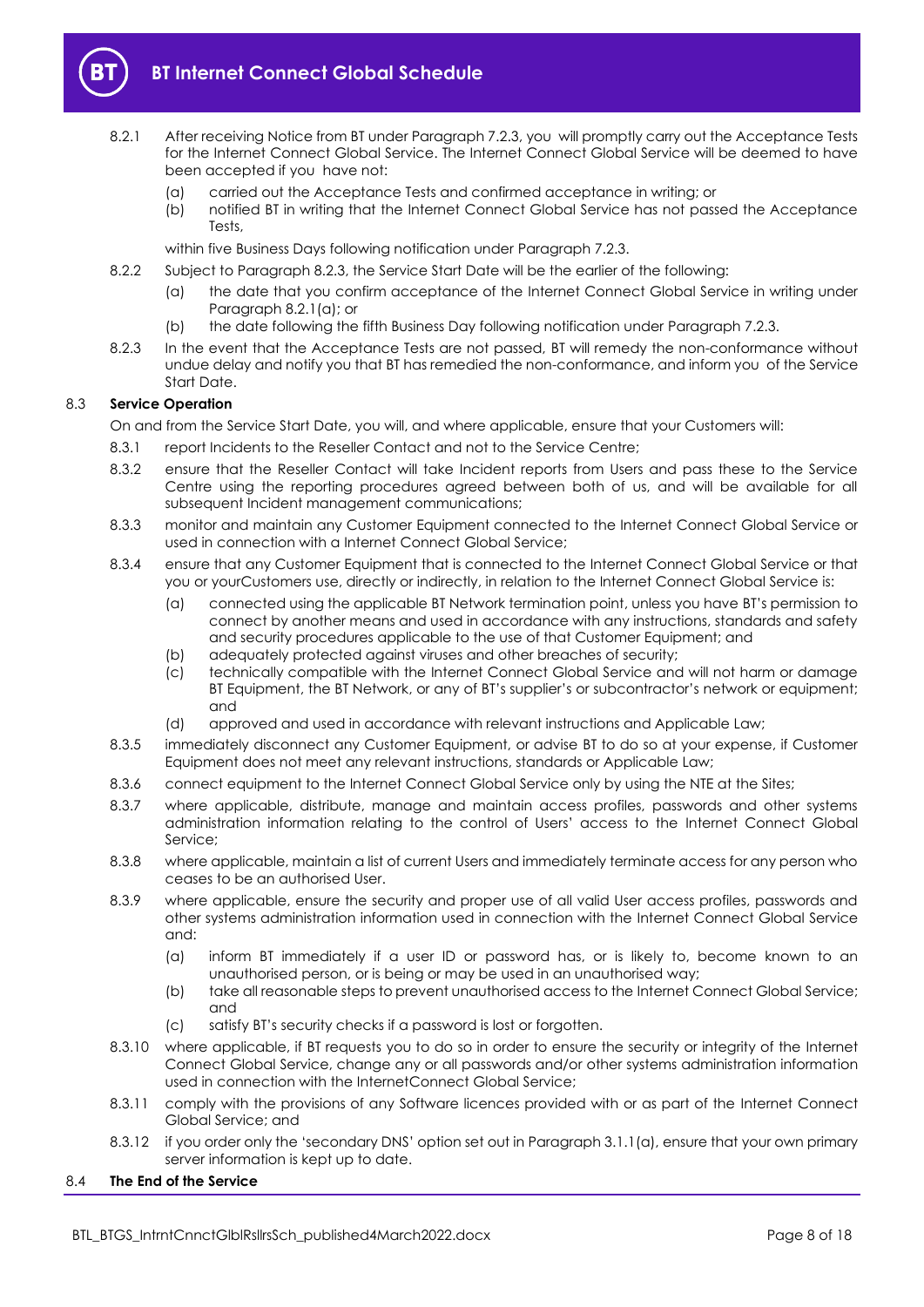

- <span id="page-8-7"></span><span id="page-8-2"></span>8.4.1 On notification of termination of the Internet Connect Global Service by either one of us, or expiry, you will:
	- (a) provide BT with a date on which termination of the Internet Connect Global Service (or each part of the Internet Connect Global Service, including to each Site) is requested to take place ("**Customer Required by Date**");
	- (b) record the date (for each part of the Internet Connect Global Service, including to each Site) that BT advises is the BT Adjusted Customer Required by Date; and
	- (c) provide BT with the name(s) and contact details of the Reseller Contact.
- 8.4.2 On termination of the Internet Connect Global Service by either one of us, or expiry, you will:
	- (a) provide BT with the information that will enable BT to create a termination order for the Internet Connect Global Service, e.g. specific service identity, current contact details (name, phone & email);
	- (b) notify BT in writing of any health and safety rules and regulations and security requirements that apply at a Site;
	- (c) provide BT, BT's employees, agents, consultants and subcontractors, with access to your premises, offices and other facilities and utilities as is reasonably required by BT to terminate the Internet Connect Global Service;
	- (d) notify BT in writing at least 10 Business Days before the BT Adjusted Customer Required by Date if a postponement of a date is required;
	- (e) cease using any Private ASN assigned by BT for re-allocation by BT;
	- (f) provide BT with all reasonable assistance necessary to remove BT Equipment from the Sites;
	- (g) disconnect any Customer Equipment from BT Equipment located at the Sites;
	- (h) not dispose of or use BT Equipment other than in accordance with BT's written instructions or authorisation;
	- (i) arrange for any BT Equipment located at the Sites to be returned to BT; and
	- (j) be liable for any reasonable costs of recovery that BT incurs in recovering the BT Equipment.

# <span id="page-8-0"></span>**9 Notification of Incidents**

Where you or your Customers become aware of an Incident:

- 9.1 the Reseller Contact will report it to BT's Service Centre;
- <span id="page-8-4"></span>9.2 BT will give you a unique reference number for the Incident ("**Ticket**");
- <span id="page-8-3"></span>9.3 BT will inform you when BT believes the Incident is cleared, and will close the Ticket when:
	- 9.3.1 you confirm that the Incident is cleared within 24 hours of being informed; or
	- 9.3.2 BT has attempted unsuccessfully to contact you, in the way agreed between both of us, in relation to the Incident and you haven't responded within 24 hours of BT's attempt to contact you.
- <span id="page-8-5"></span>9.4 If you confirm that the Incident is not cleared within 24 hours of being informed, the Ticket will remain open, and BT will continue to endeavour to resolve the Incident and, where appropriate, BT will continue to measure Availability Downtime, until the Ticket is closed as set out in Paragraph [9.3.](#page-8-3)
- 9.5 Where BT becomes aware of an Incident, Paragraphs [9.2,](#page-8-4) [9.3](#page-8-3) and [9.4](#page-8-5) will apply.
	- 9.5.1 For your existing Access Line, you will confirm with your supplier that your existing Access Line is working correctly before reporting Incidents to BT. BT will not record Availability Downtime for reported Incidents until you have confirmed that its Access Line is working.

# <span id="page-8-1"></span>**10 Invoicing**

- 10.1 BT will invoice you for the Charges for the Internet Connect Global Service as set out in Paragraph [10.2](#page-8-6) in the amounts and currency specified in any Orders.
- <span id="page-8-6"></span>10.2 Unless stated otherwise in an applicable Order, BT will invoice you for:
	- 10.2.1 Installation Charges, on the Service Start Date;
	- 10.2.2 Recurring Charges, except Usage Charges, monthly in advance on the first day of the relevant month (for any period where Internet Connect Global Service is provided for less than one month, the Recurring Charges will be calculated on a daily basis);
	- 10.2.3 Usage Charges, monthly in arrears on the first day of the relevant month, calculated at the then current rates;
	- 10.2.4 De-installation Charges within 60 days of de-installation of the Internet Connect Global Service; and
	- 10.2.5 any Termination Charges incurred in accordance with Paragraph [11](#page-9-0) upon termination of the relevant Internet Connect Global Service.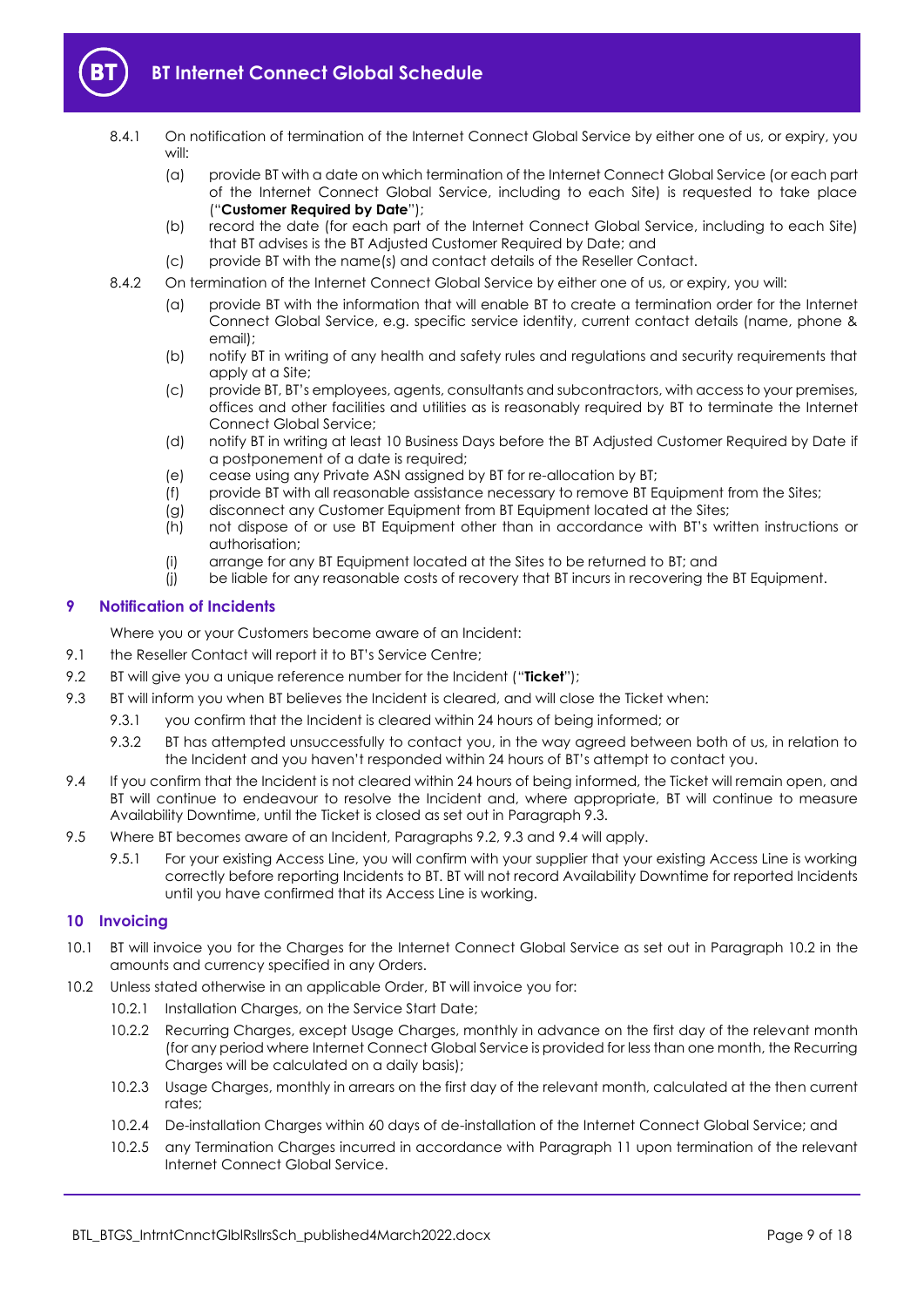

- 10.3 BT may invoice you for any of the following Charges in addition to those set out in the Order:
	- 10.3.1 Charges for investigating Customer reported Incidents where BT finds no Incident or that the Incident is outside the Service Management Boundary;
	- 10.3.2 Charges for commissioning the Internet Connect Global Service as set out in Paragraph [7.2](#page-5-2) outside of Business Hours;
	- 10.3.3 Charges for restoring Internet Connect Global Service if the Internet Connect Global Service has been suspended in accordance with Clause 11.1.2 of the General Terms for Resellers;
	- 10.3.4 Charges for cancelling the Internet Connect Global Service in accordance with Clause 17 of the General Terms for Resellers;
	- 10.3.5 Charges for expediting provision of the Internet Connect Global Service at your request after you have been informed of the Customer Committed Date; and
	- 10.3.6 any other Charges set out in any applicable Order or otherwise agreed between both of us;
	- 10.3.7 re-configuration Charges per element re-configured:
		- (a) all re-configuration changes after the Service Start Date must be agreed and documented in a new Order;
		- (b) if BT needs to upgrade Software on a Managed Router then there is no Charge for the upgrade unless the Software upgrade also requires a hardware upgrade, such as additional memory, in which case you will be charged for the hardware upgrade at the then-current Router Charges; and
	- 10.3.8 any additional costs that BT incurs as a result of your failure to carry out any of your responsibilities set out in Paragraphs [6.3,](#page-4-1) [8,](#page-6-0) [13](#page-10-0) and [14](#page-10-1) or as set out in the General Terms for Resellers, in addition to any other rights or remedies BT has.

# <span id="page-9-0"></span>**11 Charges at the End of the Contract**

- 11.1 If you exercise your right under Clause 18 of the General Terms for Resellers to terminate the Contract or any Internet Connect Global Service, for convenience, during the Minimum Period of Service, you will pay BT, by way of compensation:
	- 11.1.1 all outstanding Charges for Internet Connect Global Service rendered;
	- 11.1.2 an amount equal to 20 per cent of the Recurring Charges for any parts of the Internet Connect Global Service that were terminated for all other remaining months of the Minimum Period of Service;
	- 11.1.3 all incremental charges incurred by BT from a supplier due to the early termination;
	- 11.1.4 De-installation Charges; and
	- 11.1.5 during the first 12 months of the Minimum Period of Service only:
		- (a) an amount equal to 100 per cent of the Recurring Charges for the part(s) of the Internet Connect Global Service terminated for any remaining months of the first 12 months of the Minimum Period of Service; and
		- (b) any waived Installation Charges for the part(s) of the Internet Connect Global Service(s) that will be terminated.
- 11.2 On the last day of the Minimum Period of Service or any Renewal Period, BT will invoice you for:
	- 11.2.1 any outstanding Charges for Internet Connect Global Service rendered;
	- 11.2.2 De-installation Charges; and
	- 11.2.3 any other Charges set out in the Order.

#### <span id="page-9-1"></span>**12 Service Amendment**

- <span id="page-9-2"></span>12.1 You may request, by giving BT Notice, a change to:
	- 12.1.1 an Order for the Internet Connect Global Service (or part of an Order) at any time before the applicable Service Start Date; or
	- 12.1.2 the Internet Connect Global Service at any time after the Service Start Date.
- 12.2 If you exercise your right under Paragraph [12.1,](#page-9-2) and except where a change results from BT's failure to comply with BT's obligations under the Contract, BT will, within a reasonable time, provide you with a written estimate, including:
	- 12.2.1 the likely time required to deliver the changed Internet Connect Global Service; and
	- 12.2.2 any changes to the Charges due to the changed Internet Connect Global Service.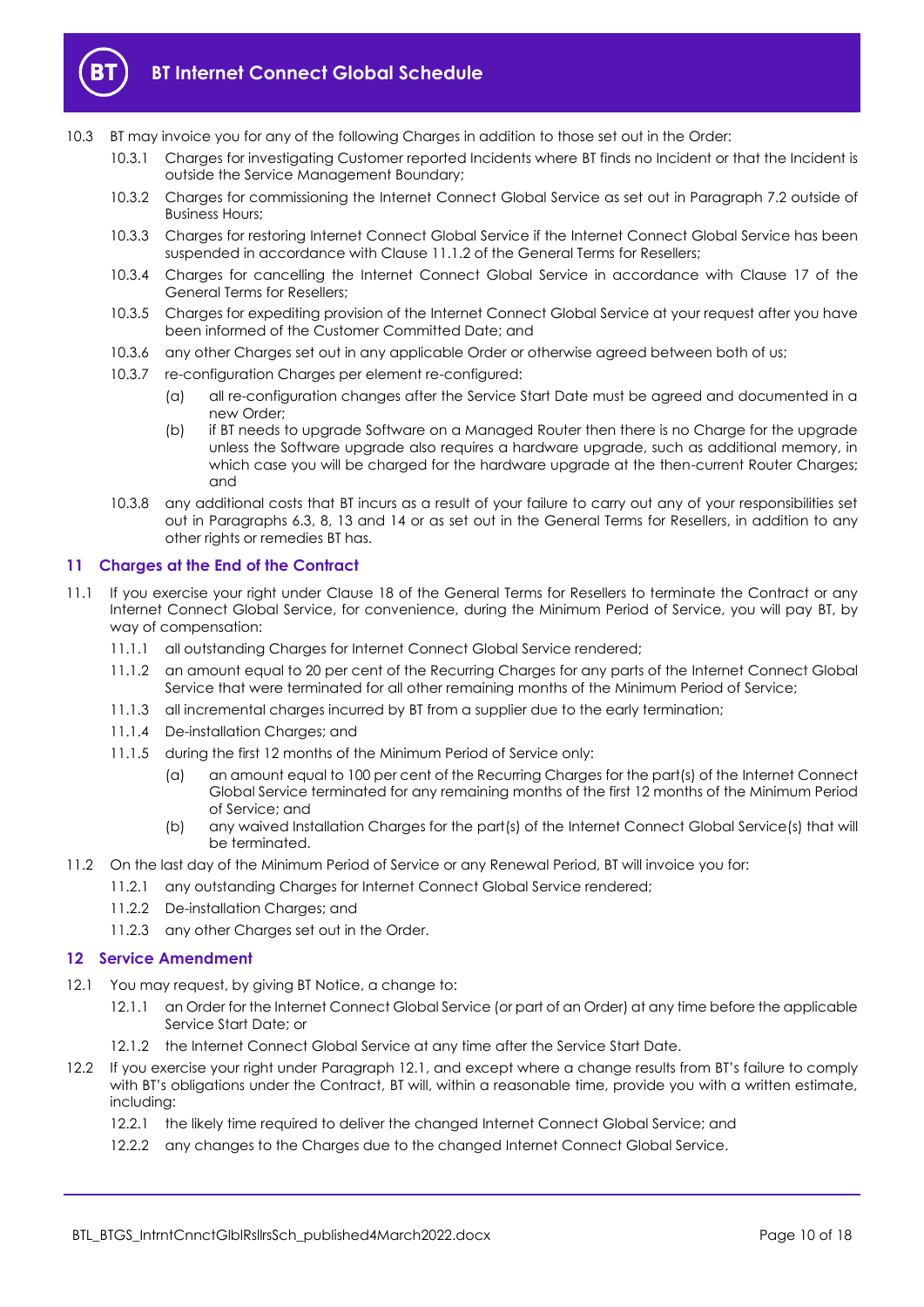

- 12.3 BT has no obligation to proceed with any change that you request under Paragraph [12.1,](#page-9-2) unless and until we both agree in writing on the necessary changes to the Charges, implementation timetable and any other relevant terms of the Contract to take account of the change.
- 12.4 If BT changes a Internet Connect Global Service prior to the Service Start Date because you have given BT incomplete or inaccurate information, BT may, in BT's reasonable discretion, apply additional reasonable onetime and/or Recurring Charges.

## <span id="page-10-0"></span>**13 IP Addresses, Domain Names and Telephone Numbers**

- 13.1 Except for IP Addresses expressly registered in your name, all IP Addresses and Domain Names made available with the Internet Connect Global Service will at all times remain BT's property or the property of BT's suppliers and will be non-transferable. All of your rights to use such IP Addresses and/or Domain Names will cease on termination or expiration of the Internet Connect Global Service.
- 13.2 BT cannot ensure that any requested Domain Name will be available from or approved for use by the Internet Registration Authorities and BT has no liability for any failure in the Domain Name registration, transfer or renewal process.
- 13.3 You warrant that you are the owner of, or are authorised by the owner of the trade mark or name that you wish to use as a Domain Name.
- 13.4 You are responsible for all fees associated with registration and maintenance of your Domain Name, and will reimburse BT for any and all fees that BT pays to any Internet Registration Authorities, and thereafter be responsible for paying such fees directly to the relevant Internet Registration Authorities.
- 13.5 If you provide your own IP Addresses, you will ensure that;
	- 13.5.1 your existing (Provider Independent Resources) IP Addresses are registered with an approved Internet Registration Authority;
	- 13.5.2 If you elect to use your existing IP Addresses your existing IP Addresses are not allocated to any other entity by any Internet Registration Authority;
	- 13.5.3 these are at least a /24 address block (minimum of 256 IP Addresses);
	- 13.5.4 when requested by BT, or if any changes are made by you to the IP Address(es), you will provide BT with up-to-date records relating to the IP Addresses for publication by the Internet Registration Authority; and
	- 13.5.5 you are familiar with, and comply with the Internet Registration Authority policies that apply to the provision of such IP Addresses. Violation of these policies is a material breach of the Agreement and the PIR will return by default to the relevant Internet Registration Authority.

#### <span id="page-10-1"></span>**14 BT Equipment**

- 14.1 BT Equipment will remain BT's property at all times and risk in BT Equipment will pass to you upon delivery, whether or not the BT Equipment has been installed.
- 14.2 You will not use BT Equipment other than in accordance with BT's written instructions or authorisation and will not move, add to, reconfigure, modify or otherwise interfere with BT Equipment, nor permit any other person (other than a person authorised by BT) to do so.
- 14.3 You will be liable to BT for any loss of or damage to BT Equipment, except where the loss or damage is a result of fair wear and tear or caused by BT.
- 14.4 You will not move or relocate any BT Equipment without BT's prior written consent and you will pay BT's costs and expenses reasonably incurred as a result of such move or relocation.

#### <span id="page-10-2"></span>**15 WEEE Directive**

- 15.1 You will be responsible under Article 13 of the Waste Electrical and Electronic Equipment Directive 2012 ("**WEEE Directive**") for the costs of collection, treatment, recovery, recycling and environmentally sound disposal of any equipment supplied under the Contract that has become waste electrical and electronic equipment ("**WEEE**").
- 15.2 Each of us acknowledge that for the purposes of Article 13 this Paragraph [15](#page-10-2) is an agreement stipulating other financing arrangements for the collection, treatment, recovery, recycling and environmentally sound disposal of WEEE.
- 15.3 You will be responsible for any information recording or reporting obligations imposed by the WEEE Directive.
- 15.4 You will indemnify BT against any claims or legal proceedings that are brought or threatened against BT by a third party which would not have been caused or made had you fulfilled your express or implied obligations under this Paragraph [15](#page-10-2) or in connection with the WEEE Directive.
- 15.5 BT will notify you of any such claims or proceedings and keep you informed as to the progress of such claims or proceedings].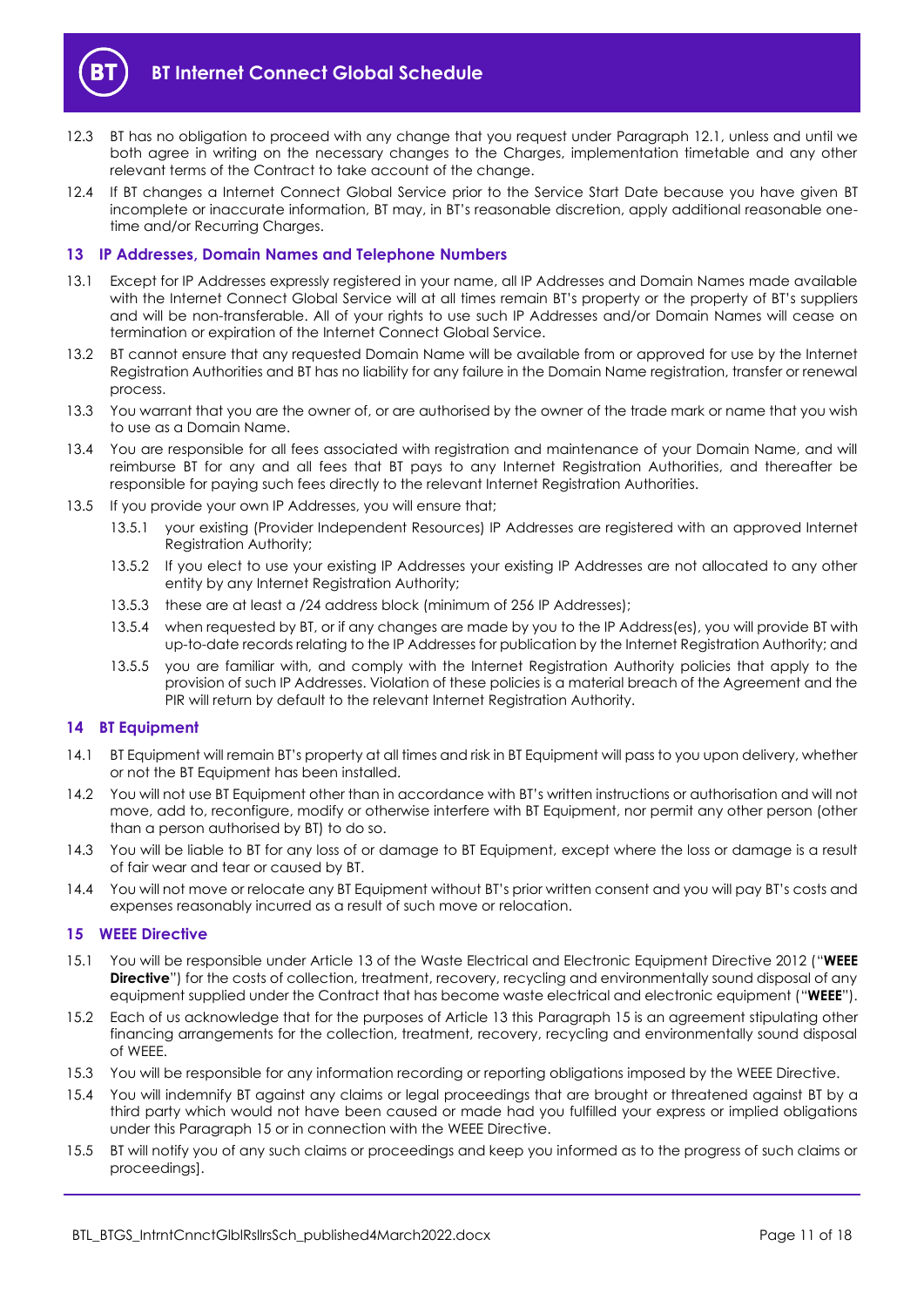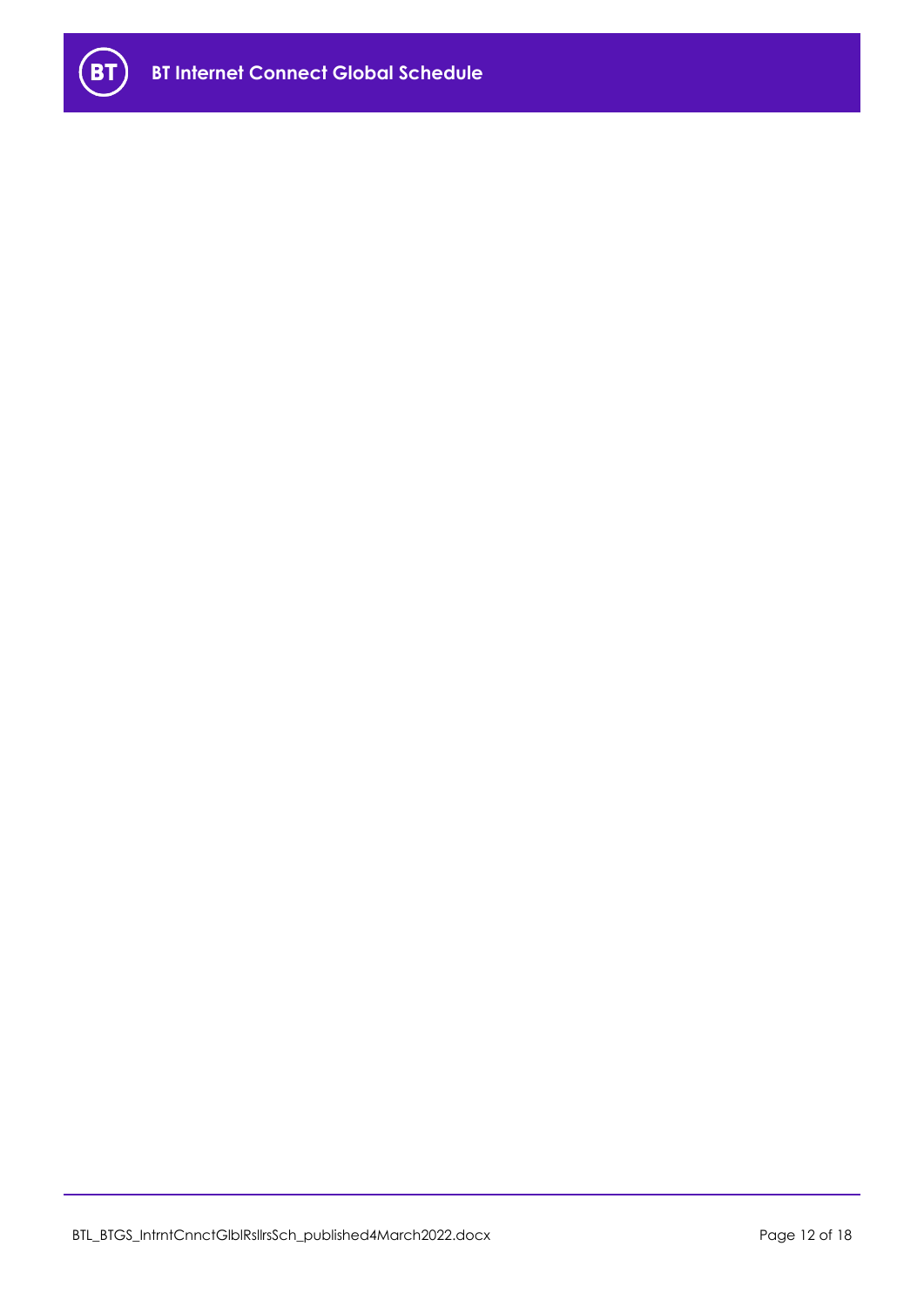

# <span id="page-12-0"></span>**Part C – Service Levels**

#### <span id="page-12-1"></span>**16 On Time Delivery**

#### <span id="page-12-6"></span>16.1 **On Time Delivery Service Level**

16.1.1 BT will deliver the Internet Connect Global Service on or before the Customer Committed Date (the "**On Time Delivery Service Level**").

#### <span id="page-12-3"></span>16.2 **On Time Delivery Service Credits**

- 16.2.1 If BT does not meet the On Time Delivery Service Level, you may claim On Time Delivery Service Credits for each day that after the Customer Committed Date until the Internet Connect Global Service is delivered at the Site, as set out in this Paragraph [16.2.](#page-12-3)
- 16.2.2 You may claim On Time Delivery Service Credits by reporting any failure to meet the On Time Delivery Service Level to the Service Centre in accordance with Paragraph [9](#page-8-0) (Notification of Incidents).
- 16.2.3 On Time Delivery Service Credits are available up to a maximum amount equal to 100 per cent of the monthly Recurring Charge for the affected Site or Circuit.
- 16.2.4 If both of us have agreed a revised Customer Committed Date in writing, or if BT exercises BT's right to revise the Customer Committed Date as set out in Paragraph [7.1.4,](#page-5-4) the calculation of any On Time Delivery Service Credits will be made by reference to the revised Customer Committed Date.

#### 16.3 **Exceptions**

- 16.3.1 The On-Time Delivery Service Level does not apply to upgrades and/or changes to the Internet Connect Global Service, unless these require the installation of new components and have an agreed delivery date, in which case the Customer Committed Date will be that agreed delivery date.
- 16.3.2 BT may expedite delivery of the Internet Connect Global Service for operational reasons or in response to a request from you, but this will not revise the Customer Committed Date.
- 16.3.3 The On-Time Delivery Service Level does not apply to the Internet Connect Global Service provided as part of the Multi-Service Access feature of the IP Connect Global service. Rather, the "On-Time Delivery Service Level" as outlined in Paragraph 18 of the IP Connect Global Schedule shall apply to the Internet Connect Global Service provided as part of the Multi-Service Access feature of the IP Connect Global service.

## <span id="page-12-2"></span>**17 Service Availability**

#### <span id="page-12-4"></span>17.1 **Availability Service Level**

- 17.1.1 From the Service Start Date, BT will provide the Internet Connect Global Service with a target availability corresponding to the applicable SLA Category for the Internet Connect Global Service as set out in the table in Paragraph [7.2.1](#page-5-5) below (the "**Availability Service Level**").
- 17.1.2 You may request Availability Service Credits for Qualifying Incidents at either:
	- (a) the Standard Availability Service Credit Rate, as set out in Paragraph [17.3.4;](#page-13-2) or
	- (b) as applicable, the Elevated Availability Service Credit Rate, as set out in Paragraph [17.3.5.](#page-13-3)

#### <span id="page-12-5"></span>17.2 **SLA Categories**

17.2.1 The following table sets out the Availability Annual Targets, the Maximum Annual Availability Downtime, the Maximum Monthly Availability Downtime, the Standard Availability Service Credit Rate, the Elevated Availability Service Credit Rate and the Service Credit Interval for each SLA Category:

| <b>SLA</b><br>Category | Availability<br><b>Annual Target</b> | Maximum<br>Annual<br><b>Availability</b><br><b>Downtime</b> | <b>Maximum</b><br><b>Monthly</b><br><b>Availability</b><br><b>Downtime</b> | Standard<br><b>Availability</b><br><b>Service Credit</b><br>Rate | Elevated<br><b>Availability</b><br><b>Service Credit</b><br>Rate | <b>Service Credit</b><br>Interval |
|------------------------|--------------------------------------|-------------------------------------------------------------|----------------------------------------------------------------------------|------------------------------------------------------------------|------------------------------------------------------------------|-----------------------------------|
| $Cat A++$              | $\geq$ 99.999%                       | 5 minutes                                                   | 0 minutes                                                                  | 4%                                                               | 8%                                                               | 5 min                             |
| Cat A+                 | $\geq 99.99\%$                       | I hour                                                      | 0 minutes                                                                  | 4%                                                               | 8%                                                               | 15 min                            |
| Cat A1                 | $\geq 99.97\%$                       | 3 hours                                                     | 0 minutes                                                                  | 4%                                                               | 8%                                                               | hour                              |
| Cat A                  | $\geq$ 99.95%                        | 4 hours                                                     | 0 minutes                                                                  | 4%                                                               | 8%                                                               | I hour                            |
| Cat B                  | $\geq 99.90\%$                       | 8 hours                                                     | I hour                                                                     | 4%                                                               | 8%                                                               | , hour                            |
| Cat C                  | $\geq$ 99.85%                        | 13 hours                                                    | 3 hours                                                                    | 4%                                                               | $4\%$                                                            | l hour                            |
| Cat D                  | $\geq 99.80\%$                       | 17 hours                                                    | 5 hours                                                                    | 4%                                                               | 4%                                                               | I hour                            |
| Cat E                  | $\geq 99.70\%$                       | 26 hours                                                    | 7 hours                                                                    | 4%                                                               | 4%                                                               | hour                              |
| Cat F                  | $\geq 99.50\%$                       | 43 hours                                                    | 9 hours                                                                    | 4%                                                               | $4\%$                                                            | I hour                            |
| Cat G                  | $\geq 99.00\%$                       | 87 hours                                                    | 11 hours                                                                   | 4%                                                               | 4%                                                               | i hour                            |
| Cat H                  | $\geq$ 98.00%                        | 175 hours                                                   | 13 hours                                                                   | 4%                                                               | 4%                                                               | hour                              |
| Cat I                  | $\geq 97.00\%$                       | 262 hours                                                   | 15 hours                                                                   | 4%                                                               | 4%                                                               | I hour                            |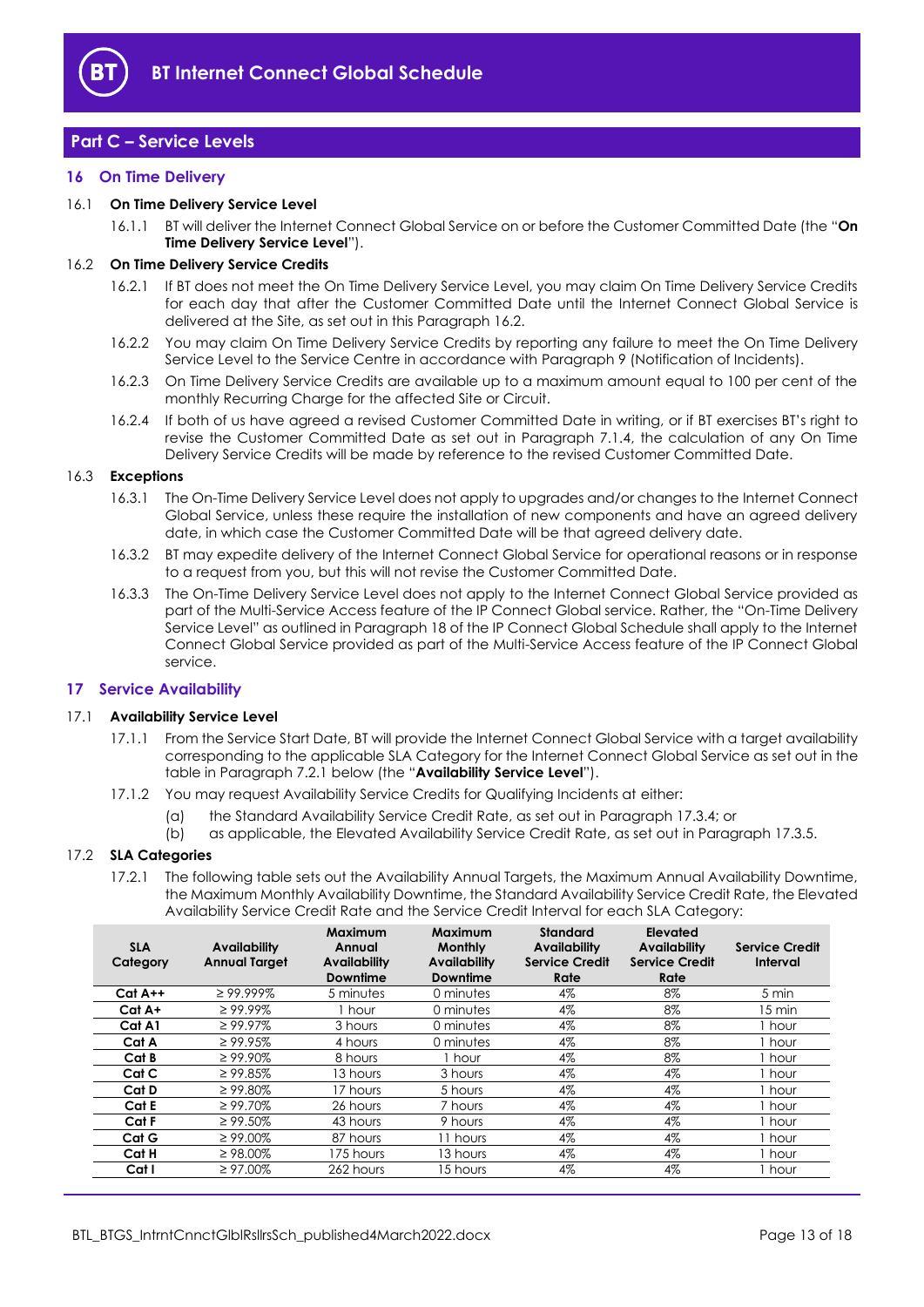

# <span id="page-13-4"></span>17.3 **Availability Service Credits**

- 17.3.1 If a Qualifying Incident occurs, BT will measure and record the Availability Downtime for the Site or Circuit starting from when you report or BT gives you notice of a Qualifying Incident, and ending when BT closes the Incident in accordance with Paragraph [9.3.](#page-8-3)
- 17.3.2 BT will measure the Availability Downtime in units of full minutes in respect of the Local Contracted Business Hours for Access Line Incidents, and in the Contracted Maintenance Hours for BT Equipment Incidents.
- <span id="page-13-5"></span>17.3.3 BT will then calculate the cumulative Availability Downtime for the calendar months in which the Qualifying Incident occurred (the "**Cumulative Monthly Availability Downtime**") and for the previous 12 consecutive calendar months (the "**Cumulative Annual Availability Downtime**"), but in the event that the Site or Circuit has been installed for less than 12 consecutive months, BT will apply an assumed Cumulative Annual Availability Downtime for the previous 12 consecutive months using the Availability Downtime data recorded to date.
- <span id="page-13-2"></span>17.3.4 In the event that the Cumulative Monthly Availability Downtime by Internet Connect Global Service exceeds the Maximum Monthly Availability Downtime, you may request Availability Service Credits at the Standard Availability Service Credit Rate for each stated Service Credit Interval above the Maximum Monthly Availability Downtime.
- <span id="page-13-3"></span>17.3.5 In the event that the Cumulative Annual Availability Downtime by Internet Connect Global Service, measured in accordance with Paragraph [17.3.1](#page-13-4) above, exceeds the Maximum Annual Availability Downtime, you may request Availability Service Credits for all further Qualifying Incidents at the Elevated Availability Service Credit Rate for each started Service Credit Interval above the Maximum Annual Availability Downtime up to and until the Cumulative Annual Availability Downtime by Internet Connect Global Service is less than the Maximum Annual Availability Downtime.
- 17.3.6 Availability Service Credits are available up to a maximum amount equal to 100 per cent of the monthly Recurring Charges.

## 17.4 **Exceptions**

17.4.1 The Availability Service Level does not apply to the Internet Connect Global Service provided as part of the Multi-Service Access feature of the IP Connect Global service. Rather, the "Availability Service Level" as outlined in Paragraph 19 of the IP Connect Global Schedule shall apply to the Internet Connect Global Service provided as part of the Multi-Service Access feature of the IP Connect Global service.

#### <span id="page-13-0"></span>**18 Resiliency Restoration**

#### <span id="page-13-7"></span>18.1 **Resiliency Restoration Service Level**

Where you have purchased a Resilient Service and experiences loss of Internet Connect Global Service on any Resilient Component (which does not amount to a Severity Level 1 Incident), BT aims to restore Internet Connect Global Service to the affected Resilient Components within 24 hours of you reporting the Incident, (or BT detecting the Incident ("**Resiliency Restoration Service Level**"), but the Resiliency Restoration Service Level will not apply where there is a Qualifying Incident (in which case, the Availability Service Level will apply, in accordance with Paragraph [17\)](#page-12-2).

#### <span id="page-13-6"></span>18.2 **Resiliency Restoration Service Credits**

- 18.2.1 If the affected Resilient Components are not restored within 24 hours, you may request a Service Credit ("**Resiliency Restoration Service Credit**") for each commenced hour in excess of the Resiliency Restoration Service Level.
- 18.2.2 Resiliency Restoration Service Credits are equal to 1 per cent of the total monthly Recurring Charges for the Resilient Service up to a maximum amount equal to 100 per cent of the monthly Recurring Charges.

## <span id="page-13-1"></span>**19 Network Performance**

19.1 The standard network performance SLA measures performance on the BT Network and does not include your access to the BT Network. The designated BT Network PoPs used for the standard SLA measurements may, or may not, be BT Network Pops that the Customer's Sites connect to.

# 19.2 **Round Trip Delay**

19.2.1 Round Trip Delay is measured by sending 10 test packets of 100 bytes every minute, 24 hours a day between a BT Network node, designated by BT, to a destination node (which may or may not be the node(s) that your Site is connected to) and measures the time it takes for all test packets to be sent and received in one month. If there is a choice of route, results from the fastest are used. The results for each hour are averaged and stored. At the end of each month the hourly results are averaged.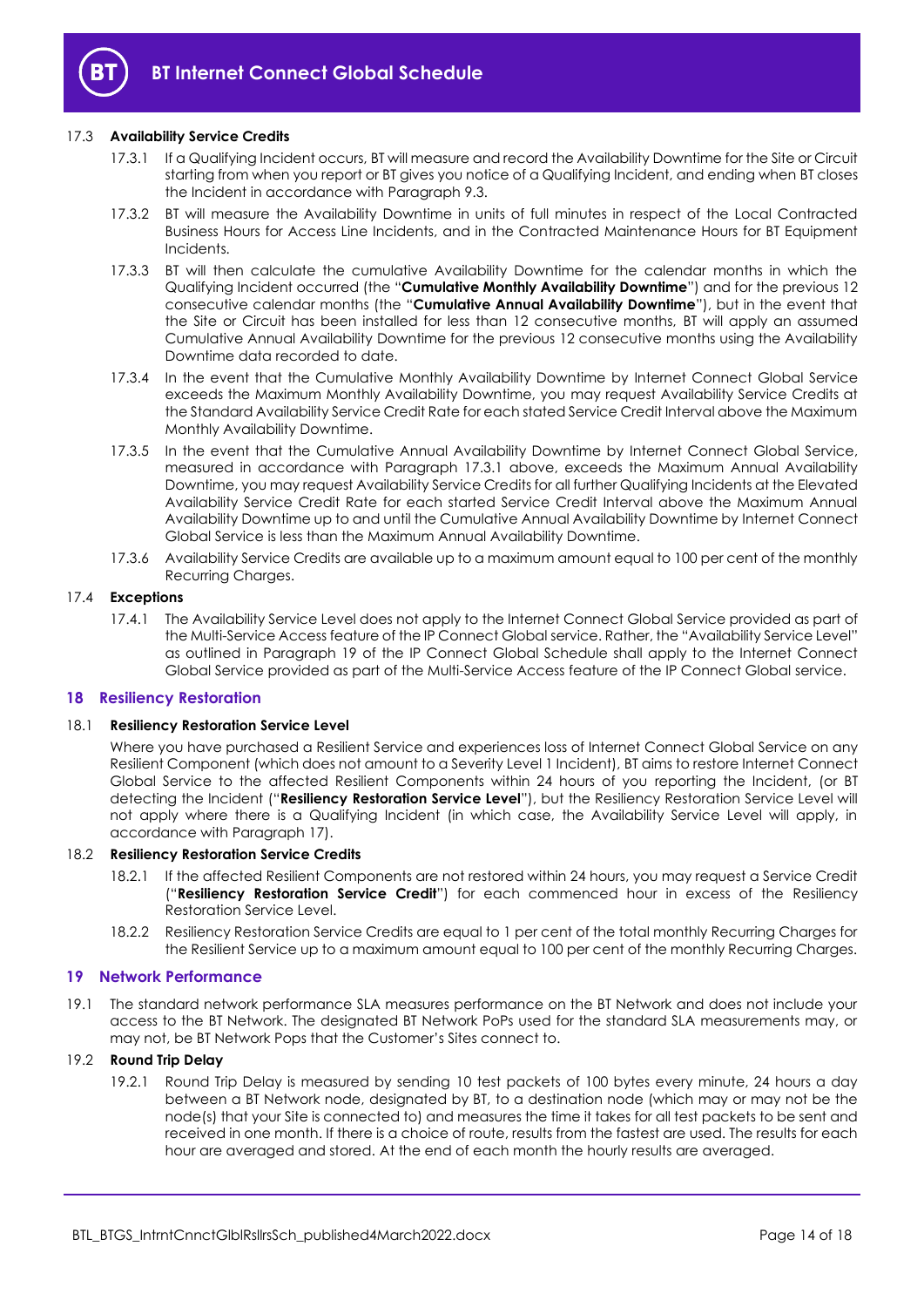19.2.2 If the Round Trip Delay monthly measurement for the selected inter-regional routes is greater than the target set out in the table below, and on receipt of a valid claim, BT will give you a Service Credit of four per cent of the monthly Recurring Charge(s) for the affected Site.

| <b>Monthly Measurement</b> | Target            |
|----------------------------|-------------------|
| <b>Transatiantic</b>       | 95 <sub>ms</sub>  |
| Europe                     | 45 <sub>ms</sub>  |
| Americas                   | 150 <sub>ms</sub> |
| Asia Pacific               | 150 <sub>ms</sub> |
| Asia Pacific-Africa        | 350 <sub>ms</sub> |
| <b>Trans-Pacific</b>       | 300 <sub>ms</sub> |

#### 19.3 **Packet Delivery**

- 19.3.1 Packet Delivery is measured by sending 10 test packets of 100 bites every minute, 24 hours a day between a BT Network node, designated by BT, to a destination node (which may or may not be the node(s) that your Site is connected to) and measures the percentage of delivered. The percentage of delivered packets is calculated by dividing the number of packets returning by the number sent. Where there is a choice of route the lowest results are used in calculating the measurement. The figures for each hour are stored and are averaged at the end of each month to calculate the monthly measurement.
- 19.3.2 If the Packet Delivery monthly measurement for the selected inter-regional routes is lower than the target below, and on receipt of a valid claim, BT will give you a Service Credit of four per cent of the monthly Recurring Charge(s) for the Site for the affected Site.

| Target |
|--------|
| 99.5%  |
| 99.5%  |
| 99.5%  |
| 99.5%  |
| 99.0%  |
| 99.0%  |
|        |

#### <span id="page-14-0"></span>**20 Requests for Service Credits**

- <span id="page-14-1"></span>20.1 You may request applicable Service Credits within 28 days of the end of the calendar month in which an Incident occurred by providing details of the reason for the claim and any failure by you to submit a request in accordance with this Paragraph [20.1](#page-14-1) will constitute a waiver of any claim for Service Credits in that calendar month.
- 20.2 Upon receipt of a valid request for Service Credits in accordance with Paragraph [20.1;](#page-14-1)
	- 20.2.1 BT will issue you with the applicable Service Credits by deducting those Service Credits from your invoice within two billing cycles of the request being received; and
	- 20.2.2 following expiry or termination of the Contract where no further invoices are due to be issued by BT, BT will pay you the Service Credits in a reasonable period of time.
- 20.3 All Service Levels and Service Credits will be calculated in accordance with information recorded by, or on behalf of, BT.
- 20.4 The Service Levels under this Schedule will not apply:
	- 20.4.1 in the event that Clause 9 of the General Terms for Resellers applies;
	- 20.4.2 during any trial period of the Internet Connect Global Service;
	- 20.4.3 to failures due to any Force Majeure Event;
	- 20.4.4 if you cause a delay or do not provide any requested information in accordance with any reasonable timescales BT tells you about;
	- 20.4.5 to any Incident not reported in accordance with Paragraph [9](#page-8-0) above; or
	- 20.4.6 in respect of Availability if, when Ethernet access is used, utilisation of the Access Line is in excess of 70 per cent; or
	- 20.4.7 if you have not complied with the Contract.
	- 20.4.8 where you have not confirmed that your Access Line is working correctly.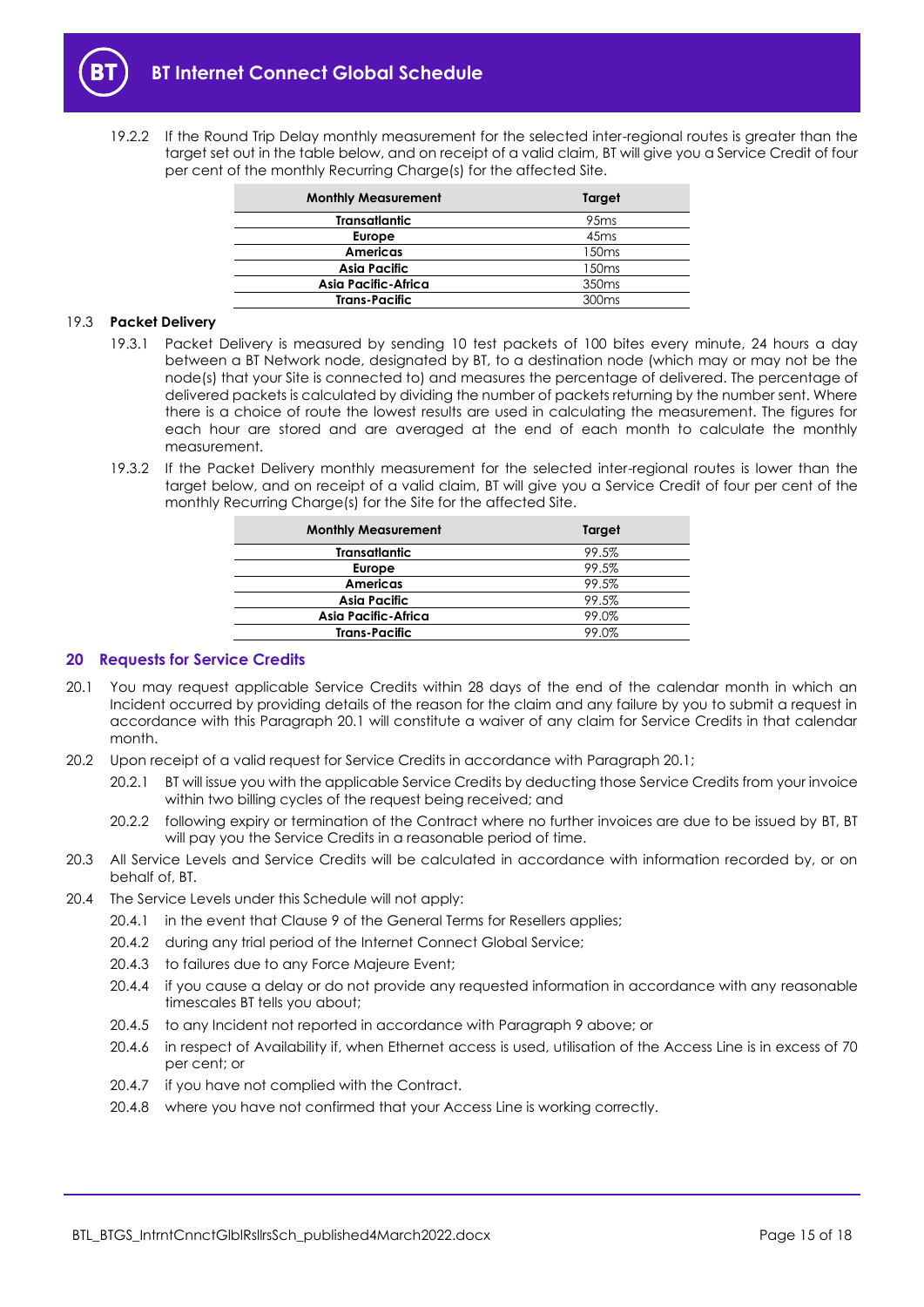

# <span id="page-15-0"></span>**Part D – Defined Terms**

## <span id="page-15-1"></span>**21 Defined Terms**

In addition to the defined terms in the General Terms for Resellers, capitalised terms in this Schedule will have the following meanings (and in the case of conflict between these defined terms and the defined terms in the General Terms for Resellers, these defined terms will take precedence for the purposes of this Schedule):

"**Acceptance Tests**" means those objective tests conducted by you, which, when passed confirm that you accept the Internet Connect Global Service and that the Internet Connect Global Service is ready for use save for any minor non-conformities, which will be resolved as an Incident as set out Paragraph [7.3.1](#page-5-6) an[d 7.3.2.](#page-5-7)

"**Access Line**" means a Circuit connecting a Site to the BT Network.

"**Autonomous System Number**" or "**ASN**" means a globally unique number assigned by an Internet Registration Authority.

"**Availability**" means the period of time when the Internet Connect Global Service is functioning.

"**Availability Downtime**" means the period of time during which a Qualifying Incident exists as measured by BT in accordance with Paragraph [17.3.1.](#page-13-4)

"**Availability Service Credit**" means the Service Credit calculated at the Standard Availability Service Credit Rate or at the Elevated Availability Service Credit Rate as applicable.

"**Availability Service Level**" has the meaning given in in Paragraph [17.1.1.](#page-12-4)

"**Border Gateway Protocol**" or "**BGP**" means a network protocol designed to exchange routing and reachability information between autonomous systems.

"**BT Adjusted Customer Required by Date**" has the meaning given in Paragraph [7.4.1\(a\).](#page-5-8)

"**Burstable Bandwidth**" has the meaning given in Paragrap[h 3.5.](#page-3-3)

"**Business Hours**" means between the hours of 0800 and 1700 in a Business Day.

"**Circuit**" means any line, conductor, or other conduit between two terminals by which information is transmitted, and that is provided as part of the Internet Connect Global Service.

"**Contracted Maintenance Hours**" means the times during which BT will provide maintenance for BT Equipment, which will be Business Hours unless specified otherwise in the Order.

"**Cumulative Annual Availability Downtime**" has the meaning given in Paragraph [17.3.3.](#page-13-5)

"**Cumulative Monthly Availability Downtime**" has the meaning given in Paragraph [17.3.3.](#page-13-5)

"**Customer Committed Date**" has the meaning given in Paragraph [7.1.4.](#page-5-4)

"**Customer Equipment**" means any equipment including any Purchased Equipment and any software, other than BT Equipment, used by you or your Customers in connection with Internet Connect Global Service.

"**Customer Required by Date**" has the meaning given in Paragraph [8.4.1\(a\).](#page-8-7)

"**DAP**" means Delivered at Place as defined in Incoterms® 2010.

"**De-installation Charges**" means the charges payable by you on de-installation of the Internet Connect Global Service that will be equal to the then current rates for Installation Charges on the date of de-installation.

"**Domain Name**" means a readable name on an Internet page that is linked to a numeric IP Address.

"**Domain Name System**" or "**DNS**" means a hierarchical distributed naming system for computers, services or any resource connected to the Internet.

"**EFTA**" means European Free Trade Association.

"**Elevated Availability Service Credit Rate**" means the applicable rate as set out in the table at Paragraph [17.2.1](#page-12-5) for the relevant SLA Category.

"**Ethernet**" means a family of computer networking technologies for LANs.

"**EU**" means European Union.

"**Incident**" means an unplanned interruption to, or a reduction in the quality of, the Internet Connect Global Service or particular element of the Internet Connect Global Service.

"**Incoterms® 2010**" means the International Commercial Terms, which are a series of pre-defined commercial terms published by the International Chamber of Commerce and are a trademark of the International Chamber of Commerce.

**"Installation Charges**" means those Charges set out in the Order in relation to installation of the Internet Connect Global Service and/or any Purchased Equipment, Customer Equipment and/or BT Equipment as applicable.

"**Integrated Services Digital Network**" or "**ISDN**" means a set of communication standards for simultaneous digital transmission of voice, video, data, and other network services over the traditional circuits of the PSTN.

"**Internet**" means a global system of interconnected networks that use a standard Internet Protocol to link devices worldwide.

"**Internet Access Network Performance Report**" has the meaning given in Paragraph [2.5.1.](#page-2-2)

"**Internet Protocol**" or "**IP**" means a communications protocol for devices connected to the Internet that specifies the format for addresses and units of transmitted data.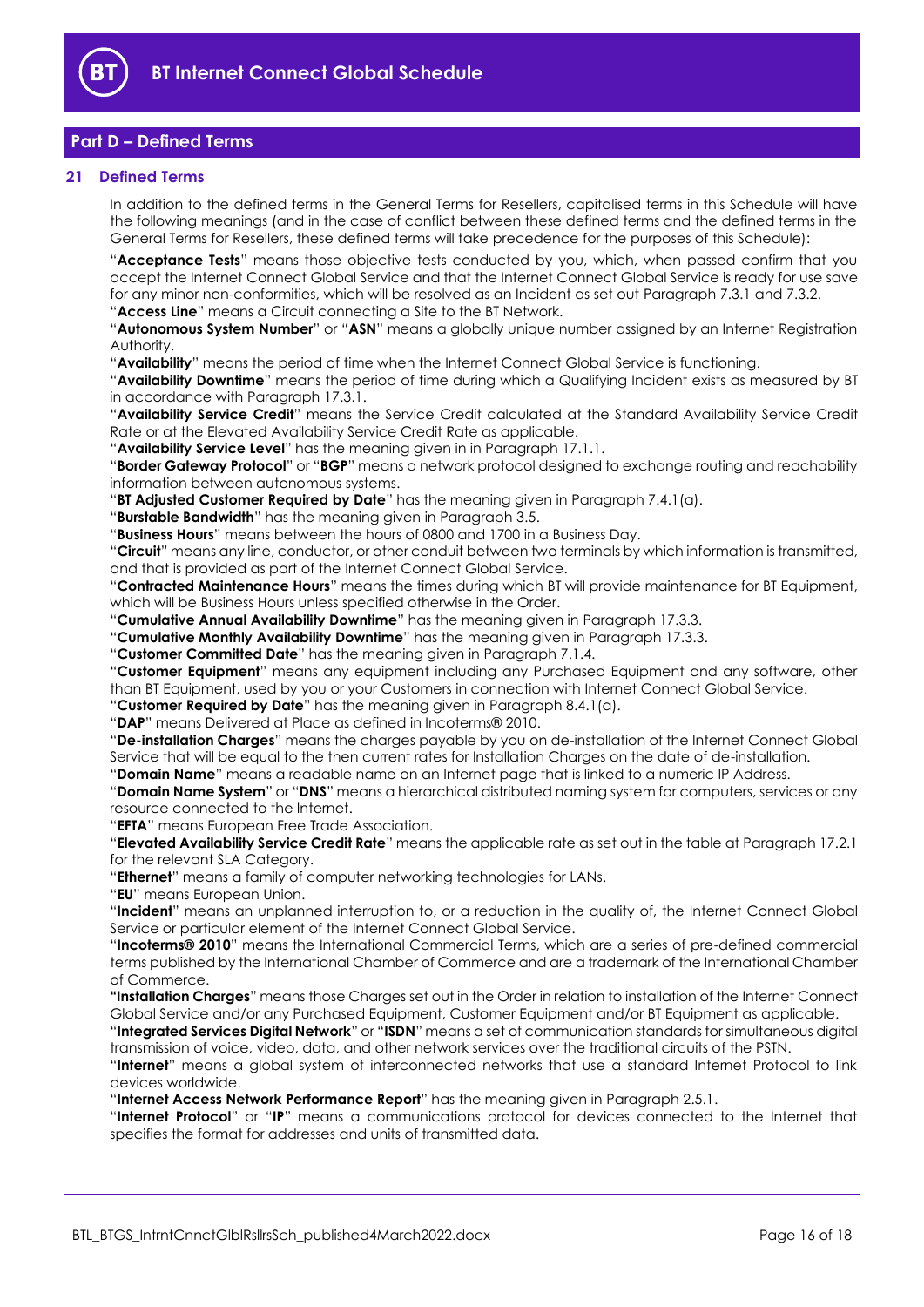"**Internet Registration Authority**" means an internationally recognised organisation that logs the registered owners of Domain Names and manages Domain Name registries for the country or international community that it represents.

"**Internet Service Provider**" or "**ISP**" means an organisation that provides services for accessing, using, or participating in the Internet.

"**IP Address**" means a unique number on the Internet of a network card or controller that identifies a device and is visible by all other devices on the Internet.

"**IP Connect Global**" means BT's MPLS based data VPN service known as "**IP Connect Global**"

"**Leased Line Access**" means a dedicated Circuit from a Site to the nearest BT Network PoP.

"**Local Area Network**" or "**LAN**" means the infrastructure that enables the ability to transfer IP services within Sites (including data, voice and video conferencing services).

"**Local Contracted Business Hours**" means the times during which maintenance of any Access Line is provided, which will be Business Hours unless specified otherwise in the Order.

"**Managed Router**" means a Router provided by BT for use with the Internet Connect Global Service and which is BT Equipment.

"**Maximum Annual Availability Downtime**" has the meaning given in the table at Paragraph [17.2.1](#page-12-5) for the relevant SLA Category.

"**Maximum Monthly Availability Downtime**" has the meaning given in the table at Paragraph [17.2.1](#page-12-5) for the relevant SLA Category.

"**Minimum Committed Bandwidth"** means the subset bandwidth of the Port that will be used as the basis for calculating yourCharges each month for the Burstable Bandwidth Service Option (whether used or not).

"**Minimum Period of Service**" means a period of 12 consecutive months beginning on the Service Start Date, unless otherwise set out in an Order.

"**Monthly Charges**" means the monthly Recurring Charges for the Internet Connect Global Service and the sum of the Usage Charges for the three full previous months divided by three.

"**Multi-Service Access**" means the Service Option more particularly described in Paragraph [3.6.](#page-3-4)

"**Network Terminating Equipment**" or "**NTE**" means the BT Equipment used to provide the Internet Connect Global Service, either at the point of connection between the BT Network and the Access Line, or provided at the Site(s) for connection to the Network Terminating Unit.

"**Network Terminating Unit**" or "**NTU**" means the socket where your wiring, equipment or existing qualifying data service is connected to the Access Line.

"**On Time Delivery Service Credits**" means 4% of the Recurring Charges for the applicable Site, per day.

"**On Time Delivery Service Level**" has the meaning given in Paragraph [16.1.](#page-12-6)

"**Open Systems Interconnection**" means a conceptual model that characterises and standardises the internal functions of a communication system by partitioning it into abstraction layers according to the (ISO/IEC 7498-1) standard.

"**Packet Delivery**" means a measure of data successfully conveyed via the BT Network.

"**Planned Maintenance**" means any Maintenance BT has planned to do in advance.

"**Point of Presence**" or "**PoP**" means an artificial demarcation point or interface point between communicating entities where the entities build a connection with each other.

"**Port**" means the point where the Access Line is connected to the BT Network.

"**Private Autonomous System Number**" or "**Private ASN**" means when an Autonomous System communicates via BGP with a single provider. That is, the provider will not be visible on the Internet.

"**Provider Independent Resource**" or "**PIR**" means Internet resources (public IP Addresses and Public AS numbers) that have been given by an RIR to a customer and or an ISP to use.

"**PSTN**" means Public Switched Telephone Network, which is the concentration of the world's public circuit switched telephone networks.

"**Public Autonomous System Number**" or "**Public ASN**" means when an Autonomous System is exchanging routing information with other Autonomous Systems on the public Internet. That is, all routes originating from an Autonomous System are visible on the Internet.

"**Qualifying Incident**" means a Severity 1 Level Incident, except where any of the following events have occurred:

- (a) the Internet Connect Global Service has been modified or altered in any way by you, or by BT in accordance with your instructions;
- (b) Planned Maintenance;
- (c) you have performed any network configurations that BT did not approve;
- (d) an Incident has been reported and BT cannot confirm that an Incident exists after performing tests;
- (e) you requested BT to test the Internet Connect Global Service at a time when no Incident has been detected and/or reported;